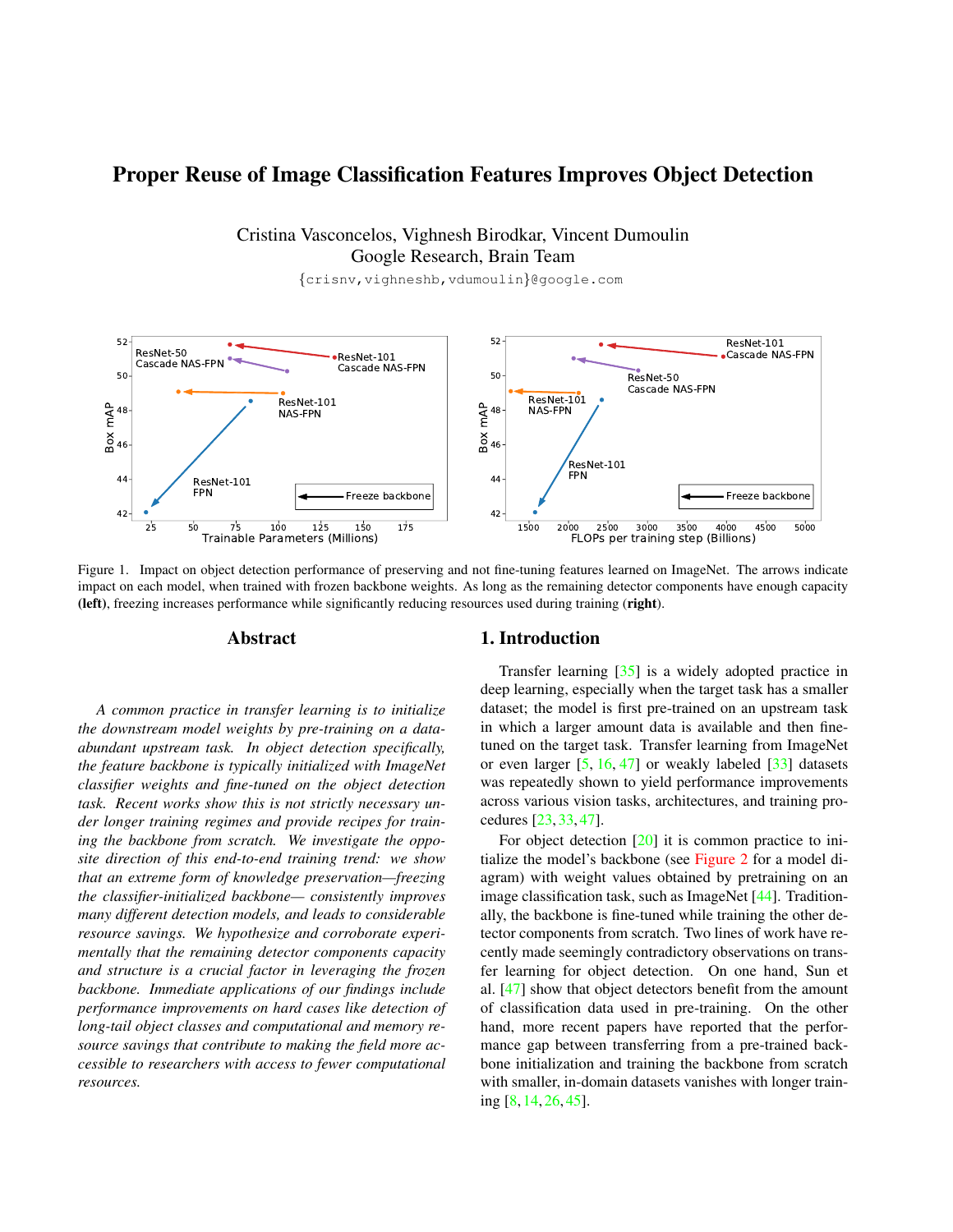<span id="page-1-2"></span><span id="page-1-0"></span>

Figure 2. A sketch of the Faster-RCNN detection model that serves as an example. Our proposed training procedure freezes the backbone after initializing it from a classification task and trains the other components from scratch.

We revisit transfer learning in its simplest form, where the backbone's classifier initialization is frozen during detection training. This allows us to better understand the usefulness of the pre-trained representation without confounding factors resulting from fine-tuning. This approach has many advantages: it is simple, resource saving, and easy to replicate. Moreover, using this approach, we are able to make the following two observations:

- 1. Longer training is a confounding factor in investigating the usefulness of the pre-trained representation, because the weights of a fine-tuned backbone move further away from their pre-trained initialization.
- 2. This is important, because our ablation studies show that the representation learned on the upstream classification task is better for object detection than the one obtained from fine-tuning or training from scratch on the object detection task itself using a smaller in-domain dataset.

When we preserve the pre-trained representation through freezing the backbone, we observe a consistent performance improvement from pre-training on larger datasets. Provided that the subsequent detector components have enough capacity, the models trained with a frozen backbone even exceed the performance of their fine-tuned or "from scratch" counterparts.

As an immediate contribution of our findings, we show that it is possible to train an off-the-shelf object detection model with similar or superior performance while significantly reducing the need for computational resources, both memory-wise and computationally-wise (FLOPs)[\(Figure 1\)](#page-0-0). The performance benefits of the proposed upstream task knowledge preservation are even more clear when stratifying results by classes and the number of annotations available. Our results show that our extreme formulation of model reuse has a clear positive impact on classes with a low number of annotations, such as those found in long-tail object recognition.

# 2. Related work

Benefits of object detector backbone pre-training. The hypothesis that it is possible to improve performance on vision tasks by training a better base model has been largely investigated  $[23, 29, 42]$  $[23, 29, 42]$  $[23, 29, 42]$  $[23, 29, 42]$  $[23, 29, 42]$ . Huang et al.  $[19]$  focus on the close correlation between architectures with different capacity, their classification performances on ImageNet and their corresponding object detection performance. Sun et al. [\[47\]](#page-9-1) shifts the discussion away from model comparison to focus on the impact of pre-training data. Their ablations contrast backbone pretraining on ImageNet versus JFT-300M classification tasks to corroborate the hypothesis that large-scale data helps in representation learning that ultimately improves transfer learning performance in classification, detection, segmentation, and pose estimation tasks. Importantly for our discussion, they point out that the benefit of pre-training from a larger dataset is capacity bounded.

Unsupervised, weakly-supervised and self-supervised pre-training. Reducing the need for task-specific annotations is especially relevant for tasks requiring fine-grained annotations such as detection and segmentation. This motivates an active area of research on unsupervised  $[1, 6]$  $[1, 6]$  $[1, 6]$ , selfsupervised  $[21, 43, 46, 52]$  $[21, 43, 46, 52]$  $[21, 43, 46, 52]$  $[21, 43, 46, 52]$  $[21, 43, 46, 52]$  $[21, 43, 46, 52]$  $[21, 43, 46, 52]$  and weakly supervised methods for object detection (pre-)training  $[24, 27, 34, 39]$  $[24, 27, 34, 39]$  $[24, 27, 34, 39]$  $[24, 27, 34, 39]$  $[24, 27, 34, 39]$  $[24, 27, 34, 39]$  $[24, 27, 34, 39]$ . In a selftraining formulation, Barret et al. [\[53\]](#page-9-12) propose to discard the original labels from ImageNet and obtain pseudo-labels using a detector trained on MSCOCO. The pseudo-labeled ImageNet and labeled COCO data are then combined to train a new model. Closer to our work, Dhruv et al. [\[34\]](#page-9-10) investigate pre-training on billions of weakly-labeled images using social media hashtags. They show that when using large amounts of pre-training data, detection performance is bounded by model capacity. Gains on smaller models are small or negative, but as model capacity increases the larger pre-training datasets yield consistent improvements. On the impact of pre-training using noisy labels, they conjecture that gains from weakly supervised pre-training compared to supervised pre-training (ImageNet) may be primarily due to improved object classification performance, rather than spatial localization performance. The contrast between gains in AP versus AP50 is used as a proxy for this analysis.<sup>[1](#page-1-1)</sup>

**Training from scratch.** He et al.  $[14]$  show that it is possible to train an object detector from scratch from random initialization using in-domain supervision only but using a

<span id="page-1-1"></span><sup>1</sup>AP measures the average precision at different intersection over union (IoU) thresholds ranging from 0.5:0.95, while AP@50 is computed as the average precision computed at IoU threshold 0.5 only.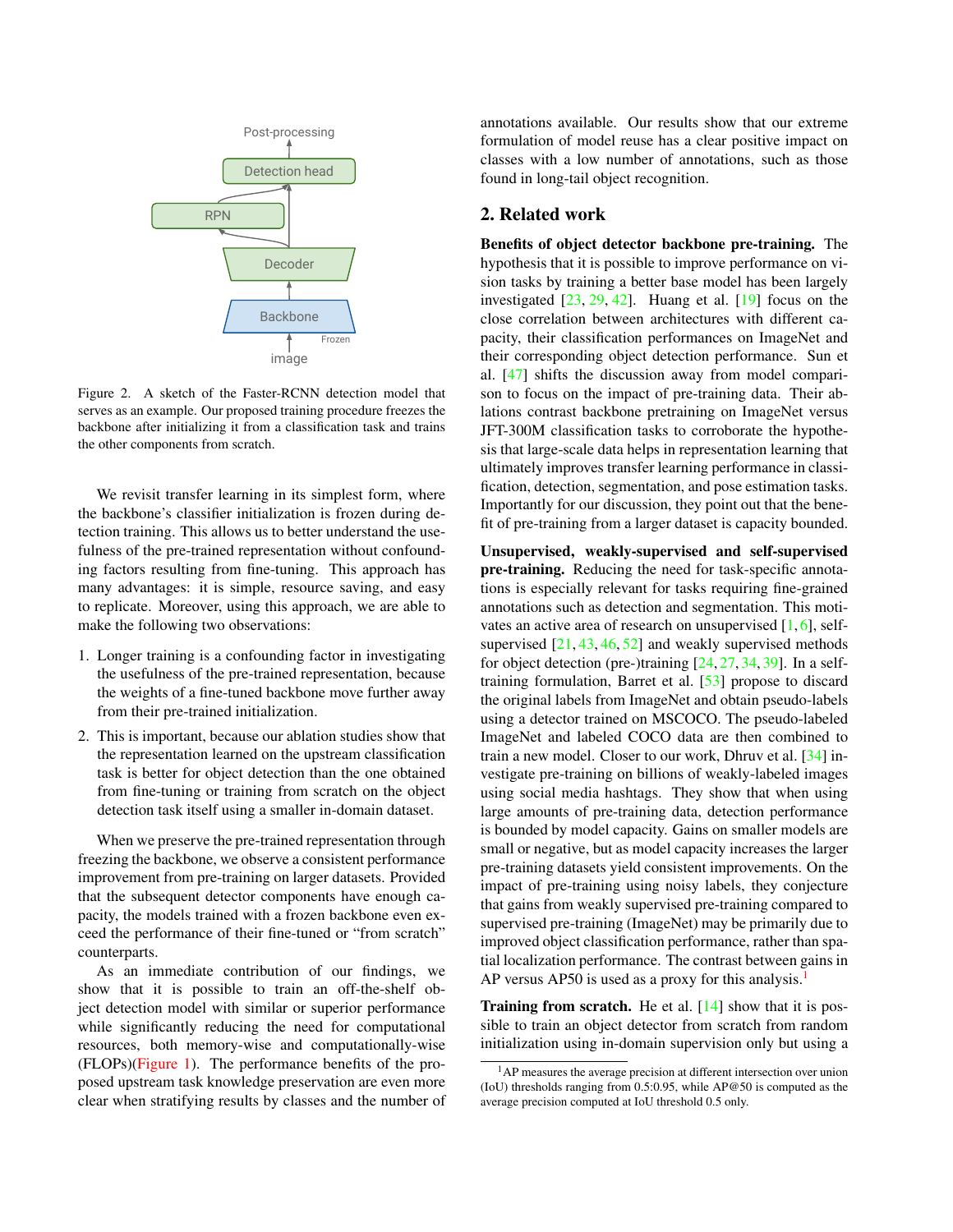<span id="page-2-1"></span>longer training schedule and with proper regularization and normalization. Li et al. [\[26\]](#page-8-6) aim to reduce resources and increase stability and propose to split the "training from scratch" procedure into a two-step procedure with progressively increasing input resolution, both executed on the target dataset. The combination of training from scratch and data augmentation was explored in  $[7,12]$  $[7,12]$ . Ghiasi et al.  $[12]$ , show that the simple data augmentation mechanism of pasting objects randomly onto an image provides solid gains over previous state of the art approaches for both MSCOCO and LVIS detection and segmentation. During their ablation studies, smaller models were trained using strong data augmentation and trained from scratch, while larger models (presenting the best performance) were fine-tuned from a model pre-trained on ImageNet. Du et al. [\[7\]](#page-8-13) present a set of training strategies to improve the detector's performance combining data augmentation (large-scale jittering [\[50\]](#page-9-13)), a smooth activation function, regularization, backbone architecture changes, and normalization techniques.

Importance of resource savings. The field of deep learning is becoming increasingly resource-conscious. From an environmental perspective, the carbon footprint of training deep learning models is non-negligible [\[51\]](#page-9-14), and our findings contribute to reducing that footprint. From a social perspective, Obando-Ceron & Castro [\[4\]](#page-8-15) note that the largescale standardized deep reinforcement learning benchmarks such as the Arcade Learning Environment [\[2\]](#page-8-16) have the unfortunate effect of partitioning the field into groups with access to large-scale computational resources and groups without such resources. They argue that smaller-scale environments can still yield valuable scientific insights while being accessible to more researchers. The large batch sizes used in recent object detection work  $[8,12]$  $[8,12]$  arguably have a similar deterring effect. While we don't claim to solve the issue in its entirety for object detection, our findings contribute to reducing the computational resources necessary to achieve strong object detection performance and take a step in the direction of allowing researchers with varied levels of access to resources to contribute to the field.

# 3. Methodology

Our main hypothesis is that the features learnt by training on large-scale image classification tasks are better for the object detection task than those obtained from comparatively smaller, in-domain datasets. The classification datasets that we consider (ImageNet (1.2 M) and JFT-300M (300 M)) contain orders of magnitude more images than common detection datasets like MSCOCO (118K) and LVIS (100 K). They key insight we propose is to freeze the weights learnt on the classification task and choose the remaining components such that they have enough capacity to learn the detection-specific features.

#### 3.1. Preserving classification features

To preserve the knowledge learnt during classification, we use the most natural and obvious strategy of freezing the weights of the classification network (also called backbone). The common practice in literature  $[20, 29, 42]$  $[20, 29, 42]$  $[20, 29, 42]$  $[20, 29, 42]$  $[20, 29, 42]$  is to train all the weights in the model after the backbone has been initialized. We instead consider the alternative strategy of freezing all of the backbone weights. Not only does this save compute and speed up training, but as we discover, improves the performance of many modern detection architectures.

#### 3.2. Detection-specific capacity

Adapting classification networks to the detection task, typically requires the addition of detection specific components [\(Figure 2\)](#page-1-0), like a Region Proposal Network [\[42\]](#page-9-6), a Feature Pyramid Network [\[28\]](#page-9-15) and more recently Detection Cascades [\[3\]](#page-8-17). We observe that the capacity of detection components plays a large role in the ability of networks to generalize, particularly when we initialize from a classification task. We show that when the detection-specific components have enough capacity, initializing from a classification task and freezing those weights performs better than fine-tuning or training from scratch (as is common in the literature). Moreover, we see that the performance gain increases when we pre-train on a more diverse classification dataset.

#### 3.3. Data augmentation

We use Large Scale Jittering (LSJ) [\[50\]](#page-9-13) for all of our experiments and Copy-and-paste augmentation [\[12\]](#page-8-14) for our best results with EfficientNet [\[49\]](#page-9-16). We note that our proposed technique is complementary to both these data augmentation strategies. Moreover, for the experiments with frozen backbones, the data augmentation techniques are able to improve results *only* by helping the detection specific components.

# 4. Experiments

Our experiments connect two apparently contradictory conclusions in the object detection literature.<sup>[2](#page-2-0)</sup> Sun et al. [\[47\]](#page-9-1) advocate for pre-training on image classification datasets, and observe benefits that increase with the pretraining dataset's scale. Going in the opposite direction, the most recent trend of papers follows He et al. [\[14\]](#page-8-5)'s findings that support training from scratch under longer training regimes.

We resolve this contradiction by pointing out that a backbone fine-tuned for longer can move further away from its

<span id="page-2-0"></span> $2$ See [https://github.com/tensorflow/models/blob/master/official/projects/](https://github.com/tensorflow/models/blob/master/official/projects/backbone_reuse/README.md) [backbone\\_reuse/README.md](https://github.com/tensorflow/models/blob/master/official/projects/backbone_reuse/README.md) for open-sourced code and instructions.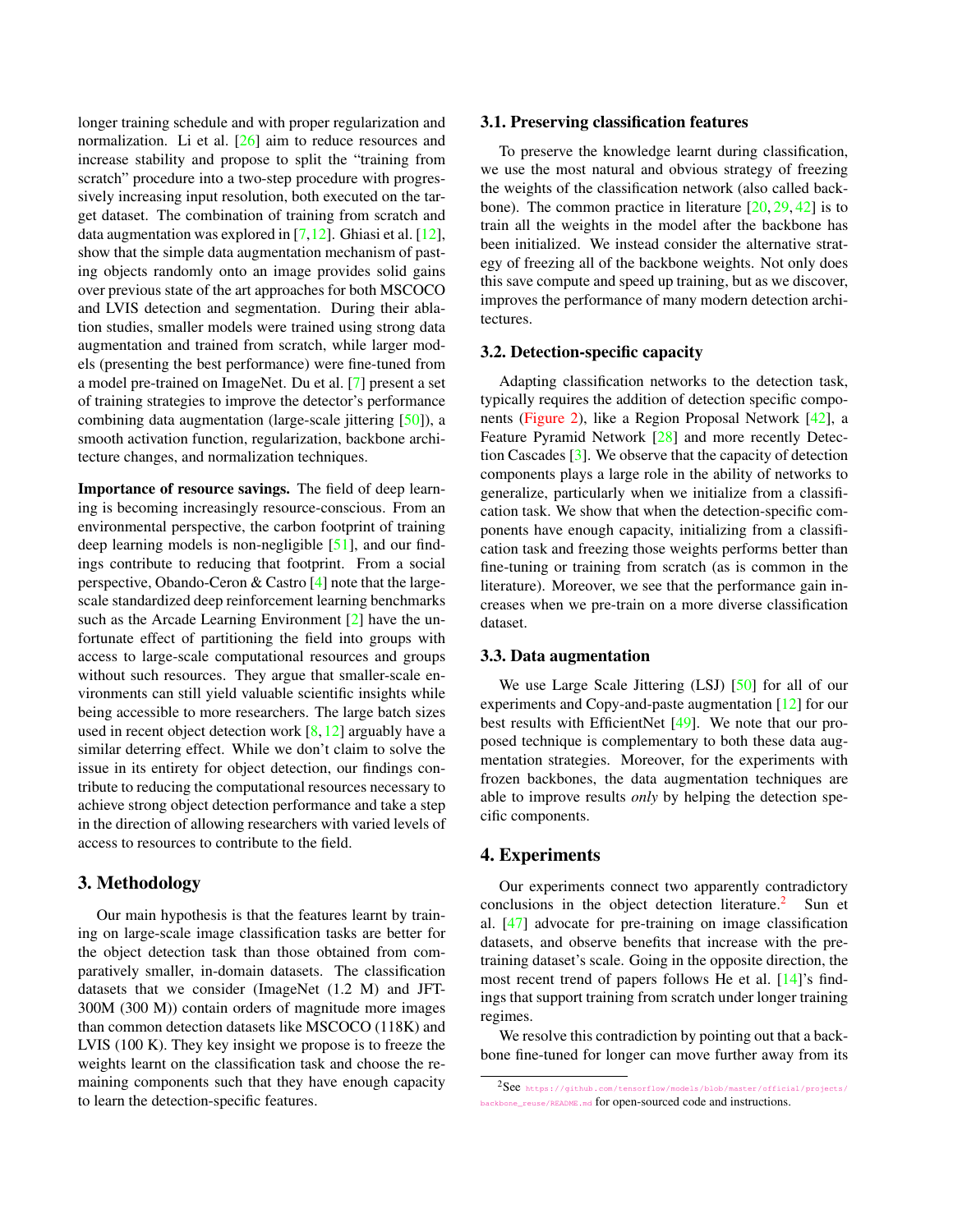<span id="page-3-4"></span>pre-trained initialization. If—as our evidence suggests fine-tuning is detrimental to the learned backbone representation in terms of detection performance, then this would explain why the benefits of pre-training appear to vanish in longer training regimes. However, this degradation can be prevented if the pre-trained backbone is frozen during detection training. This lets us realize the benefits of pretrained initialization even under longer training schedules. Doing so is simple, easy to replicate, yields performance improvements on all investigated architectures coupled with expressive-enough subsequent detector components [\(Fig](#page-0-0)[ure 1\)](#page-0-0), and saves considerable computational resources during training.

# 4.1. Experimental Setting

Architecture. Our baselines were built on top of two opensourced codebases. The ablation studies presented using ResNet [\[15\]](#page-8-18) models were built on top of Du et al. [\[9\]](#page-8-19)'s code- $base<sup>3</sup>$  $base<sup>3</sup>$  $base<sup>3</sup>$  motivated by the strong performance shown on baselines trained from scratch. Building on this, our first group of experiments [\(subsection 4.2\)](#page-3-1) explores the impact of feature preservation on a combinations of small backbones (ResNet-50, ResNet-101) with Fast-RCNN-based detectors. We then introduce detectors with increasing amounts of capacity by varying the feature pyramids [\[28\]](#page-9-15) (FPN and NAS-FPN) and adding Cascade heads [\[3\]](#page-8-17).

The second group of experiments [\(subsection 4.3\)](#page-5-0) applies the insights gained in a competitive setting, namely a Mask-RCNN with an EfficientNet-B7 backbone and NAS-FPN and Cascade heads using Ghiasi et al. [\[12\]](#page-8-14)'s code-base and covers both detection and segmentation tasks.<sup>[4](#page-3-2)</sup> We also investigate how Ghiasi et al.'s strong Copy+Paste data augmentation approach interacts with backbone freezing. In comparison to  $[9]$ 's baseline,  $[12]$ 's implementation replaces NAS-FPN's convolution layers with ResNet bottleneck blocks [\[15\]](#page-8-18) and also adds one extra convolutional layers on the RPN head.

Training Parameters. All our models trained with frozen backbones adopt exactly the same hyper-parameters as the corresponding non-frozen ones. No changes were made to Ghiasi et al.  $[12]'s$  $[12]'s$  code, while changes to Du et al.  $[9]'s$  $[9]'s$ code are described in the next paragraph. Further details can be found in the original references.

During our study on ResNets models, we target the use and replication of our findings on environments with lower resources available for training. Therefore, the batch size was reduced from Du et al. [\[9\]](#page-8-19)'s original value of 256 down to 64. Consequently, the learning rate was also adjusted to 0.08. Results presented in the main text use the same longer training schedule as in their original formulation

<span id="page-3-3"></span>

| Model      | Pretraining       | mAP           | AP@50         |
|------------|-------------------|---------------|---------------|
|            | From scratch      | 48.4          | 70.1          |
| ResNet-101 | ImageNet          | 48.6          | 70.5          |
| $+$ FPN    | + Freeze backbone | $(-6.5)$ 42.1 | $(-5.2)$ 65.3 |
|            | <b>JFT-300M</b>   | 48.7          | 70.5          |
|            | + Freeze backbone | $(-5.6)$ 43.1 | $(-3.3)$ 67.2 |
|            | From scratch      | 47.2          | 68.2          |
| ResNet-101 | ImageNet          | 49.0          | 70.0          |
| + NAS-FPN  | + Freeze backbone | $(+0.1)$ 49.1 | $(+0.3)$ 70.3 |
|            | <b>JFT-300M</b>   | 49.1          | 70.2          |
|            | + Freeze backbone | $(+1.0)$ 50.1 | $(+1.5)$ 71.8 |
|            | From scratch      | 50.0          | 68.1          |
| ResNet-50  | ImageNet          | 50.3          | 68.0          |
| + NAS-FPN  | + Freeze backbone | $(+0.7)$ 51.0 | $(+1.1)$ 69.1 |
| + Cascade  | <b>JFT-300M</b>   | 50.4          | 68.1          |
|            | + Freeze backbone | $(+1.7)$ 52.1 | $(+2.3)$ 70.4 |
|            | From scratch      | 50.4          | 68.4          |
| ResNet-101 | ImageNet          | 51.1          | 69.1          |
| + NAS-FPN  | + Freeze backbone | $(+0.8)$ 51.8 | $(0.8)$ 69.9  |
| + Cascade  | <b>JFT-300M</b>   | 51.1          | 69.0          |
|            | + Freeze backbone | $(+1.7)$ 52.8 | $(+2.1)$ 71.1 |

Table 1. With a powerful-enough detector, freezing the backbone to its pre-trained initialization during detection training outperforms fine-tuning the backbone or training it from scratch.

(600 epochs for ResNets and 390 epochs for EfficientNet-B7s). Our results with shorter training schedules are described in [Appendix C.](#page-12-0)

Datasets. We perform ablation studies on detection and segmentation with the MSCOCO (2017) [\[30\]](#page-9-17) and LVIS 1.0 [\[13\]](#page-8-20) datasets. MSCOCO has 118k images covering 91 classes (80 used in practice). The LVIS dataset was designed to simulate the long-tail distribution of classes in natural images. The 1.0 version used in this paper contains 100k images covering 1203 classes.

Due to large costs associated with annotating localization information, image classification datasets are much larger than object detection [\[36\]](#page-9-18) and segmentation [\[30\]](#page-9-17) datasets. Since we investigate the benefits associated with dataset scale, we use two image classification datasets with increasing amounts of data. ImageNet contains  $1M$  labeled images based on 1000 categories while JFT-300M  $[17]$  contains more than 300M images labeled with 18291 categories. Labeling error in JFT-300M is estimated to be around 20% [\[47\]](#page-9-1), but this is offset by a larger visual diversity than ImageNet. We use ImageNet or JFT-300M to pretrain the backbone on classification tasks, except when training from scratch. Neither is used to train the detector.

#### <span id="page-3-1"></span>4.2. Revisiting ResNet reuse for object detection

We start by investigating the impact of the backbone training strategy (trained from scratch, fine-tuned from a pre-trained initialization, or frozen at its pre-trained initialization) while controlling for pre-training dataset size

<span id="page-3-0"></span><sup>3</sup> [https : / / github . com / tensorflow / models / blob / master / official / vision / beta /](https://github.com/tensorflow/models/blob/master/official/vision/beta/MODEL_GARDEN.md) [MODEL\\_GARDEN.md](https://github.com/tensorflow/models/blob/master/official/vision/beta/MODEL_GARDEN.md)

<span id="page-3-2"></span><sup>4</sup> [https://github.com/tensorflow/tpu/tree/master/models/official/detection/](https://github.com/tensorflow/tpu/tree/master/models/official/detection/projects/copy_paste) [projects/copy\\_paste](https://github.com/tensorflow/tpu/tree/master/models/official/detection/projects/copy_paste)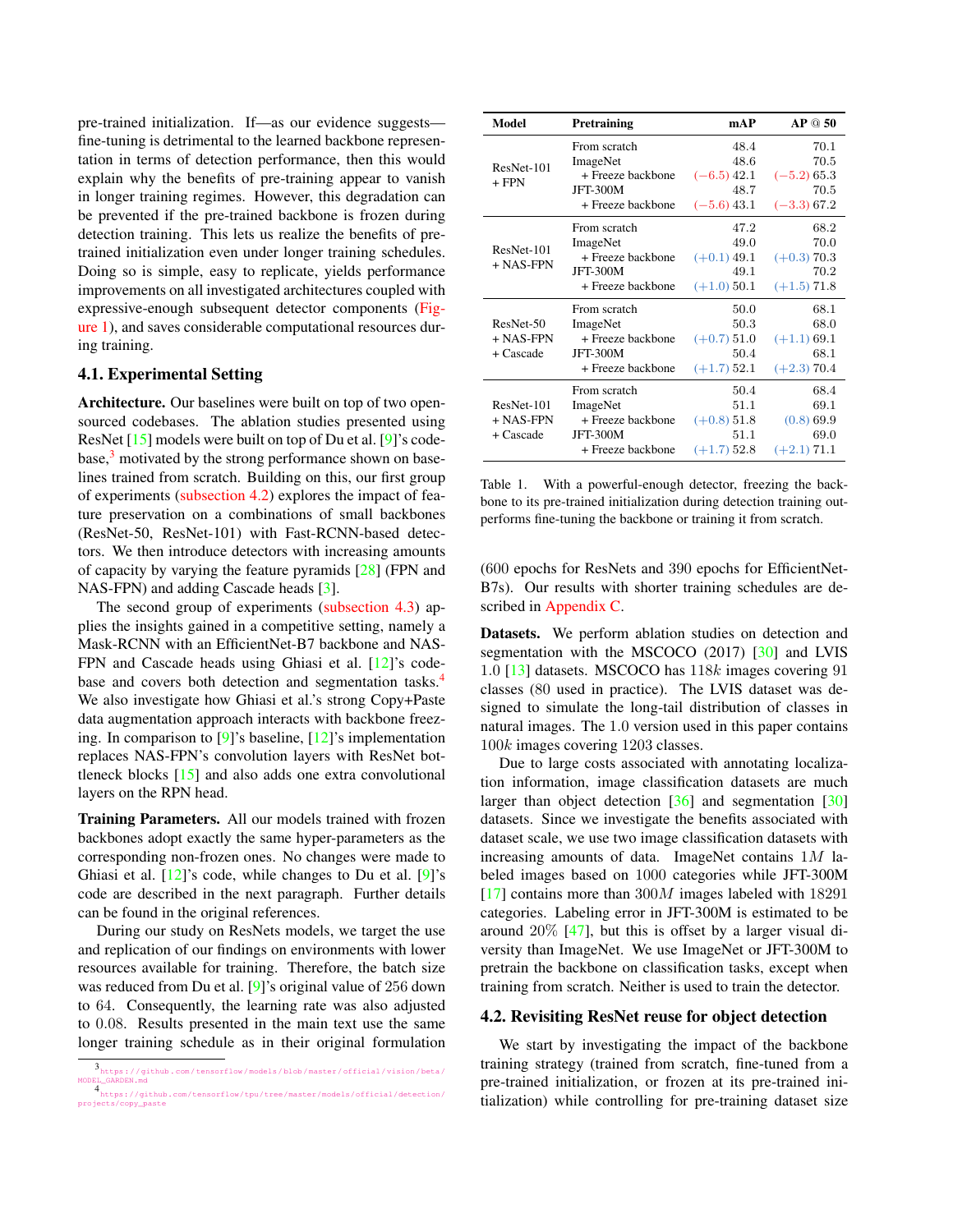<span id="page-4-2"></span><span id="page-4-0"></span>

| Paper                                                       | Pre-training                                               | <b>Schedule</b>       | Freeze?    | mAP          |  |  |
|-------------------------------------------------------------|------------------------------------------------------------|-----------------------|------------|--------------|--|--|
|                                                             | Pre-training on larger classification datasets helps.      |                       |            |              |  |  |
| Sun et al. $[47]$                                           | ImageNet<br>JFT                                            | <b>Short</b><br>Short | Yes<br>Yes | 47.8<br>49.0 |  |  |
|                                                             | Pre-training does not help with longer training schedules. |                       |            |              |  |  |
| He et al. $[14]$                                            | ImageNet<br>JFT                                            | Long<br>Long          | Nο<br>No   | 49.0<br>49.1 |  |  |
| Backbone freezing & high-capacity detector components help. |                                                            |                       |            |              |  |  |
| Ours                                                        | JFT                                                        | Long                  | Yes        | 50.1         |  |  |

Table 2. We revisit the conclusions from  $[14, 47]$  $[14, 47]$  $[14, 47]$  under modern training regimes and best practices. We use their main conclusions and re-train these models for a fair comparison. All results are reported on a ResNet-101 backbone with a NAS-FPN. Note that Sun et al. [\[47\]](#page-9-1) did not run experiments with NAS-FPN.

(ImageNet, JFT-300M), backbone architecture (ResNet-50, ResNet-101), detector architecture (FPN, NAS-FPN, NAS-FPN + Cascade), and training schedule (72 epochs, 600 epochs). Tabular results for the longer training schedule are presented and discussed here [\(Table 1\)](#page-3-3), and results using the shorter schedule are presented in [Appendix C.](#page-12-0)

The relative benefit from pre-training on larger classification datasets is clear when freezing the backbone. The comparison between *ImageNet + Freeze backbone* and *JFT-300M + Freeze backbone* in [Table 1](#page-3-3) shows a consistent improvement in performance  $(+0.9 \text{ mA}P \text{ in most cases})$  across the different backbones and detector components tested. See [Appendix A](#page-10-0) [\(Figure 6\)](#page-10-1) for an alternative visualization.

Proper reuse of image classification features improves performance. Our main finding is that the advantage gained from pre-trained backbone networks gets lost with a longer training schedule. Notice that in [Table 2,](#page-4-0) the improvement from JFT-300M which was apparent in the short training schedule (blue-shaded region), disappears with the long training schedule (red-shaded region). In contrast, we show that with freezing the backbone, and thus preserving the pre-training knowledge, we maintain the improvement due to JFT-300M across both the training schedules.

Our results corroborate Sun et al. [\[47\]](#page-9-1)'s observation that pre-training on larger datasets is beneficial when fine-tuning the backbone for a shorter schedule [\(Table 2,](#page-4-0) shadowed blue), and [Appendix C'](#page-12-0)s [Table 12](#page-11-0) shows this is consistent across architectures. Our results complement Sun et al. [\[47\]](#page-9-1) and He et al. [\[14\]](#page-8-5): by freezing the backbone, we see that both can be explained through the lens of pre-trained knowledge preservation. In addition, we notice that the benefit from the re-use of the knowledge from large scale image classification datasets is bounded by the capacity of remaining components, as we show next.

Feature preservation benefits are bounded by the re-

<span id="page-4-1"></span>

| <b>Detection model</b>            | <b>#Params</b> (Million) |                 | $\Delta$ mAP |
|-----------------------------------|--------------------------|-----------------|--------------|
|                                   | Original                 | <b>Trained</b>  |              |
| <b>FPN</b>                        | 83.5                     | $(26.1\%)$ 21.9 | $-6.5$       |
| <b>NAS-FPN</b>                    | 102.6                    | $(39.9\%) 40.9$ | $+0.1$       |
| $\text{Cascade} + \text{NAS-FPN}$ | 132.9                    | $(53.6\%)$ 71.3 | $+0.7$       |

Table 3. Number of parameters that are trained when keeping the backbone frozen (a ResNet-101) with various detection models. We report  $\Delta$  mAP as the performance gap from fine-tuned counterparts. Weights initialized from an ImageNet pre-trained model.

maining trainable capacity. Sun et al. [\[47\]](#page-9-1) conjecture that the overall benefit from pre-training is bounded by the capacity of the whole model (backbone + detection components). Using an FPN detector, they present experiments freezing backbone weights under short training regimes and show that those models under-perform their fine-tuned counterparts. Our results using FPN detectors confirm the same decrease in performance [\(Figure 3\)](#page-5-1) on both short and long training schedules.

In a new direction of investigation, we refine the original conjecture to pinpoint the remaining detector components as the principal capacity bottleneck in terms of benefiting from pre-trained features. [Figure 1](#page-0-0) plots the performance observed across models built with components of increasing capacity and trained with either backbone freezing or fine-tuning. [Table 3](#page-4-1) shows the number of parameters of the models ablated and the corresponding number of parameters trained on models with frozen backbones. Object detection models with higher capacity in the remaining trainable components clearly surpass their fine-tuned counterparts. See [Appendix A](#page-10-0) for more capacity ablations.

To summarize, in typical settings (e.g. using an FPN) we don't see benefits from freezing the backbone because the remaining detector components don't have enough capacity. In other words, the representation learned from pretraining on the large classification dataset is better, provided that there are enough learnable parameters (like with NAS-FPN). Consequently, the comparable performances achieved by fine-tuning the backbone and training it from scratch under a long schedule could simply be a consequence of the fact that fine-tuning for longer moves it further away from the good representation found by pretraining on the classification task.

Through backbone freezing and extensive experimentation, we (i) disentangle the benefit of using pre-trained backbones when compared to training from scratch under long training schedules; and (ii) show the benefit on the final detector of using even larger classification datasets. Additionally, our results suggest that the knowledge contained in pre-trained weights can and should be preserved during longer training regimes.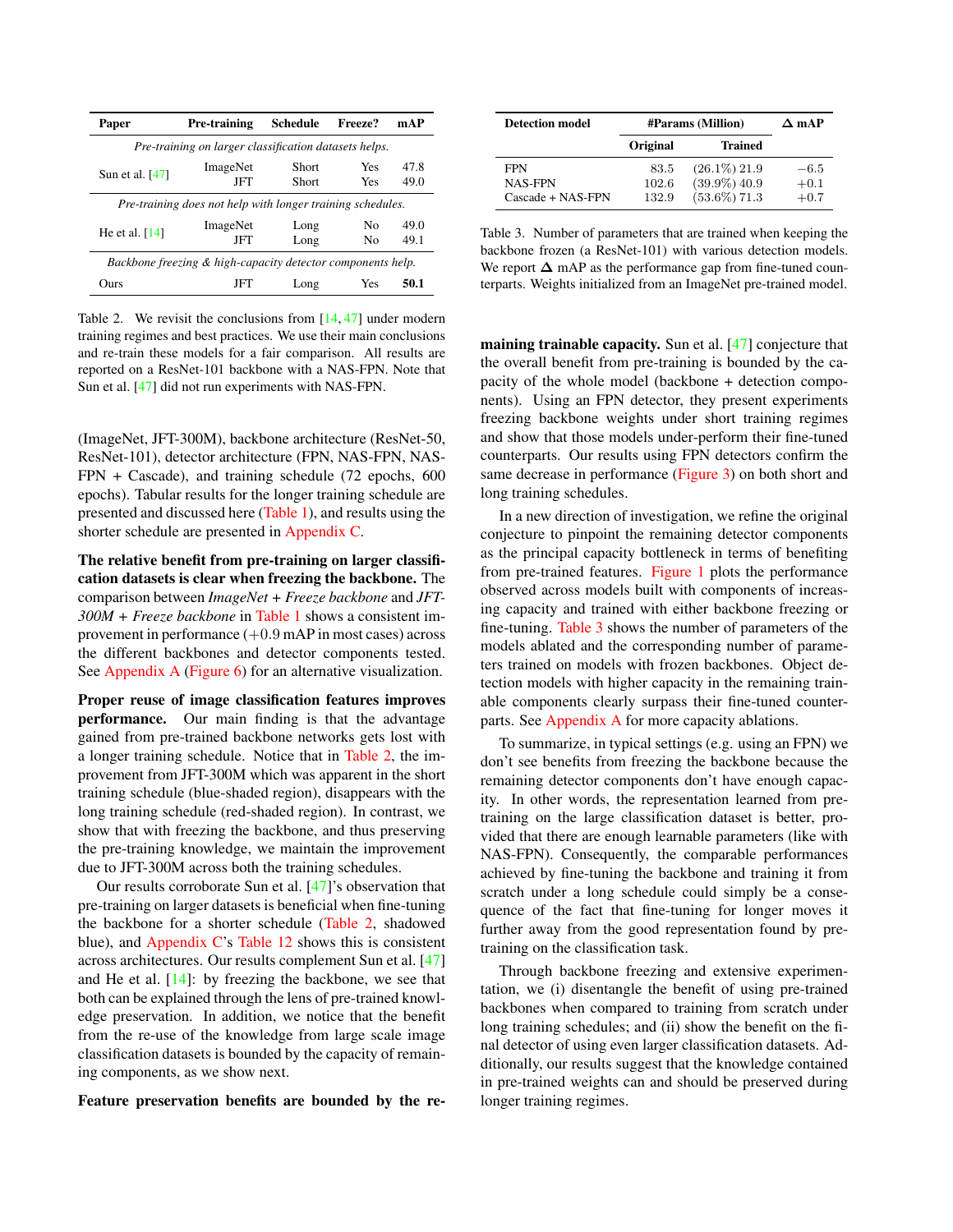<span id="page-5-3"></span><span id="page-5-1"></span>

Figure 3. Detectors using a ResNet-101 backbone. Sufficient capacity on components trained is important in realizing the benefits of preserving the representation from a large classification dataset.

#### <span id="page-5-0"></span>4.3. EfficientNet-B7's reuse for object detection

Next, we present our results on freezing features learned from a classification dataset (ImageNet) on EfficientNet-B7 based detectors. The ablations also investigate how freezing the backbone complements strong data augmentation techniques designed specifically for localization tasks. The models compared in this section adopt both large scale jittering [\[50\]](#page-9-13) and Copy+Paste [\[12\]](#page-8-14) data augmentation (previously shown to improve training under fine-tuning and training from scratch regimes). The comparison of our results with other strong detectors are presented in [Table 4.](#page-5-2)

Freezing EfficientNet-B7 backbones improves performance on both MSCOCO and LVIS datasets. [Table 4](#page-5-2) presents our results when applied to the same architectures and training regimes as Ghiasi et al. [\[12\]](#page-8-14)'s baselines for MSCOCO and LVIS. It shows a clear gain in performance for frozen models observed both on detection and instance segmentation tasks. On the MSCOCO baseline, backbone freezing outperforms fine-tuning by  $+0.9$  Box mAP. Note that this number on the impact of freezing alone is comparable to the benefit of using Copy+Paste augmentation  $(+1.1)$ . From the same table, the results on MSCOCO instance segmentation highlight the benefit of feature preservation even more, with a larger benefit derived  $(+0.7$  Mask mAP) than from Copy+Paste  $(+0.3)$ .

Similarly, freezing classification features also presented a positive impact on performance for LVIS for both detection and instance segmentation. This strengthens our claim that feature preservation is important, since LVIS is harder than MSCOCO due to its long-tailed classed distribution.

When the backbone is frozen, strong data augmentations improves the remaining detector components even further. The benefit of feature preservation is even more clear when combined with localization-specific data augmentations. For MSCOCO detection, the improvement obtained by feature preservation is of  $+1.1$  mAP and reaches  $+1.5$  mAP for segmentation masks [\(Table 4\)](#page-5-2). This increase in segmentation performance is larger than the orig-

<span id="page-5-2"></span>

| <b>MSCOCO</b> (val)                          | <b>Box mAP</b> | Mask mAP      |
|----------------------------------------------|----------------|---------------|
| Swin Transformer [31]*                       | 57.1           | 49.5          |
| Cascade Eff-B7 NAS-FPN (1280) [12]           | 54.8           | 46.9          |
| + freeze backbone (ours)                     | $(+0.9)$ 55.7  | $(+0.7)$ 47.6 |
| + Copy-Paste                                 | 55.9           | 47.2          |
| + freeze backbone (ours)                     | $(+1.1)$ 57.0  | $(+1.5)$ 48.7 |
| + Self-training Copy-Paste                   | 57.0           | 48.9          |
| Soft Teacher + Swin-L $[52]$                 | 59.1           | 51.0          |
|                                              |                |               |
| $LVIS$ (val)                                 | <b>Box mAP</b> | Mask mAP      |
| cRT (ResNeXt-101-32 $\times$ 8d) [22]        |                | 27.2          |
| LVIS Challenge 2020 Winner [48] <sup>†</sup> | 41.1           | 38.8          |
| Eff-B7 NAS-FPN (1280) [12]                   | 37.2           | 34.7          |
| + freeze backbone (ours)                     | $(+2.2)$ 39.4  | $(+2.5)$ 37.2 |
| + Copy-Paste                                 | 41.6           | 38.1          |
| + freeze backbone (ours)                     | $(+1.5)$ 43.1  | $(+1.8)$ 39.9 |

Table 4. Freezing the backbone improves two strong baselines on MSCOCO and LVIS. when training only on the train2017 split. "Self-training" and [\[52\]](#page-9-9) use the extra training data. ∗ ImageNet-22K pre-training. †No test-time augmentation. All results are reported on the validation sets.

inal  $+0.3$  gain obtained by using the Copy+Paste augmentation itself  $(+1.1$  Box mAP and  $+0.3$  Mask mAP). That is, by combining feature preservation and Copy+Paste augmentation the total gain over the baseline numbers is  $+2.2$ Box mAP and  $+1.8$  Mask AP. Note that in this case the data augmentations only affect the detection-specific components, since the backbone remains frozen.

The combination of feature preservation and data augmentation produces even larger improvements in perfor-mance on LVIS [\(Table 4\)](#page-5-2). This can be observed on both detection  $(+1.5$  over Copy-Paste and  $+5.9$  over the baseline) and segmentation  $(+1.8$  over Copy-Paste and  $+5.2$ over the baseline). We further stratify the results obtained on LVIS by number of annotations [\(Table 5\)](#page-6-0) and object size [\(Table 6\)](#page-6-1). Our EfficientNet-B7 models with a frozen pre-trained backbone show improvements across all object sizes, numbers of annotations, and detection and segmentation tasks.

Our LVIS results are obtained by following Ghiasi et al. [\[12\]](#page-8-14)'s two-step training procedure: after training the detector using unbalanced loss, the classifier head is further tuned using a class balanced loss. The goal of the second stage is to improve performance on rare classes. In the original fine-tuning setting the second training stage causes a drop in performance on the *frequent* classes. However, with feature preservation, all three groups (rare, common and frequent classes) improve in performance in the second stage.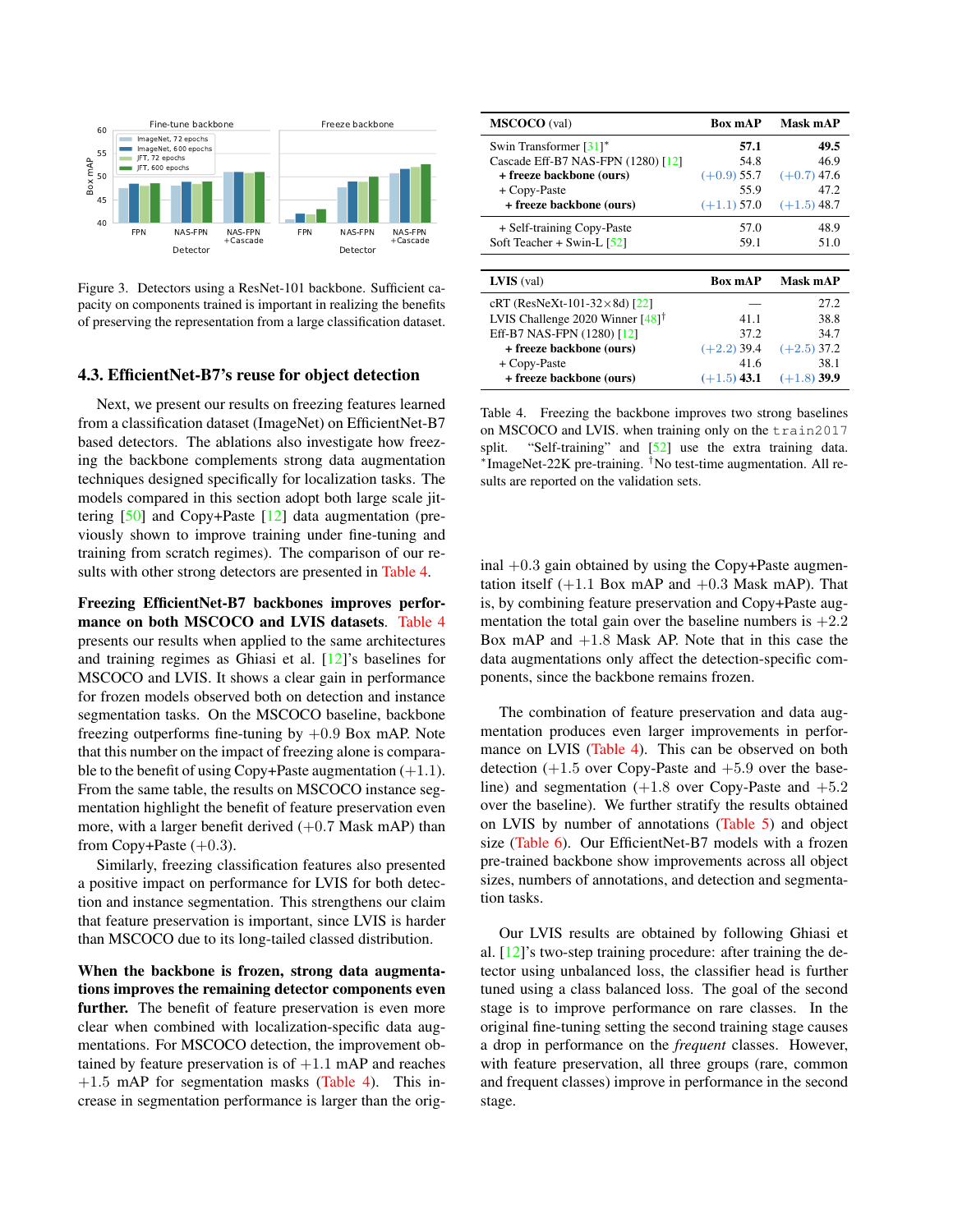<span id="page-6-2"></span><span id="page-6-0"></span>

| <b>LVIS</b>                                                                    | Box           |                  |                    | Mask                        |               |                  |                    |                  |
|--------------------------------------------------------------------------------|---------------|------------------|--------------------|-----------------------------|---------------|------------------|--------------------|------------------|
|                                                                                | mAP           | $\mathbf{mAP_r}$ | $\mathbf{mAP}_{c}$ | $\mathbf{mAP}_{\mathbf{f}}$ | mAP           | $\mathbf{mAP_r}$ | $\mathbf{mAP}_{c}$ | mAP <sub>f</sub> |
| First stage results: regular training                                          |               |                  |                    |                             |               |                  |                    |                  |
| Copy and Paste [12]                                                            | 38.5          | 19.3             | 37.3               | 48.2                        | 35.0          | 19.5             | 34.9               | 42.1             |
| + Freeze backbone                                                              | $(+1.2)39.7$  | $(+2.9)$ 22.2    | $(+1.5)38.8$       | $(+0.1)$ 48.3               | $(+1.5)36.5$  | $(+2.9)$ 22.4    | $(+1.9)36.8$       | $(+0.4)$ 42.5    |
| Second stage: tunes detection-classifier final layer using class-balanced loss |               |                  |                    |                             |               |                  |                    |                  |
| Copy and Paste $[12]$                                                          | 41.6          | 31.5             | 39.8               | 48.0                        | 38.1          | 32.1             | 37.1               | 41.9             |
| + Freeze backbone                                                              | $(+1.5)$ 43.1 | $(+1.7)$ 33.2    | $(+2.1)$ 41.9      | $(+0.7)$ 48.7               | $(+1.1)$ 39.9 | $(+1.5)33.6$     | $(+2.5)39.6$       | $(+1.0)$ 42.9    |

Table 5. Performance using EfficientNet-B7 + NAS-FPN. Freezing the backbone has the strongest positive performance impact on rare  $(mAP_r)$  and common  $(mAP_c)$  classes, while still improving frequent  $(mAP_f)$  classes. Original first phase results are provided by the authors of [\[12\]](#page-8-14). Results without Copy-Paste augmentations can be found in [Appendix D.](#page-12-1)

<span id="page-6-1"></span>

| <b>LVIS</b>                                                                    |               |               | <b>Box</b>       |                  |              |                  | Mask             |                  |
|--------------------------------------------------------------------------------|---------------|---------------|------------------|------------------|--------------|------------------|------------------|------------------|
|                                                                                | mAP           | $mAP_s$       | mAP <sub>m</sub> | mAP <sub>1</sub> | mAP          | mAP <sub>s</sub> | mAP <sub>m</sub> | mAP <sub>1</sub> |
| First stage results: regular training                                          |               |               |                  |                  |              |                  |                  |                  |
| Copy and Paste $[12]$                                                          | 38.5          | 30.5          | 48.2             | 55.5             | 35.0         | 25.7             | 45.6             | 53.2             |
| + frozen backbone                                                              | $(+1.2)$ 39.7 | $(+0.2)$ 30.7 | $(+1.4)$ 49.6    | $(+2.3)$ 57.8    | $(+1.5)36.5$ | $(+0.3)26.0$     | $(+1.6)$ 47.2    | $(+2.8)56.0$     |
| Second stage: tunes detection-classifier final layer using class-balanced loss |               |               |                  |                  |              |                  |                  |                  |
| Copy and Paste [12]                                                            | 41.6          | 33.5          | 51.5             | 58.1             | 38.1         | 28.4             | 49.0             | 55.6             |
| + frozen backbone                                                              | $(+1.5)$ 43.1 | $(+0.6)34.1$  | $(+1.8)$ 53.3    | $(+2.3)$ 60.4    | $(+1.8)39.9$ | $(+0.7)$ 29.1    | $(+2.1)$ 51.1    | $(+2.7)$ 58.3    |

Table 6. Performance using EfficientNet-B7 + NAS-FPN. Freezing the backbone has the strongest positive performance impact on large objects  $(mAP<sub>1</sub>)$ , then medium-sized objects  $(mAP<sub>m</sub>)$ , and finally small objects  $(mAP<sub>s</sub>)$ . Original first phase results are provided by the authors of [\[12\]](#page-8-14). Results without Copy-Paste augmentations can be found in [Appendix D.](#page-12-1)

### 4.4. How does preserving pre-trained representations help?

So far we have established that given sufficient detector capacity it is better to freeze the pre-trained backbone than to fine-tune it or train it from scratch on detection data, but it is not obvious why that is the case.

We explore this question by visualizing how freezing the backbone impacts performance on classes with different numbers of training annotations. [Figure 4](#page-7-0) shows classwise box mAPs relative to those obtained by fine-tuning the backbone for the *freeze* and *from scratch* training strategies. As before, we observe that with a lower-capacity detector (FPN) training the backbone from scratch is comparable in performance to fine-tuning it from a pre-trained initialization, and that freezing the backbone underperforms fine-tuning it. Interestingly, fine-tuning from a JFT initialization outperforms training from scratch for classes with fewer annotations. As we move towards larger detectors, performance across the three strategies remains similar for classes with larger amounts of annotations while freezing the backbone and training it from scratch become increasingly beneficial and detrimental (respectively) for classes with fewer annotations.

We observe a similar behaviour when comparing *freeze* and *fine-tune* in a more competitive setting [\(Figure 5,](#page-7-1) [Ta](#page-6-0)[ble 5\)](#page-6-0), where the benefits of backbone freezing concentrate mostly on classes with fewer annotations.

Given these observations, we conjecture that the pretrained representation contains features beneficial for detection that require many annotations to be learned from the detection data alone in addition to being brittle to finetuning on detection data. While not identical to catastrophic forgetting [\[11\]](#page-8-23), this phenomenon bears some resemblance to it: in fine-tuning on the detection task, the object detection model appears to struggle to preserve knowledge not only beneficial to the upstream classification task, but *beneficial to the downstream detection task itself*.

#### <span id="page-6-3"></span>4.5. Beyond backbone freezing

Throughout this work we presented backbone freezing as a knowledge preservation strategy that yields performance benefits for object detection. What this shows is that there are better ways of using a pre-trained model for downstream object detection applications, but it does not mean (nor do we claim) that backbone freezing is itself an optimal strategy.

To demonstrate this, we present initial results using a lightweight alternative strategy in the form of residual adapters [\[40,](#page-9-21) [41\]](#page-9-22), which have been successfully applied to adapt to downstream tasks such as cross-domain fewshot image classification [\[25\]](#page-8-24), natural language processing [\[18,](#page-8-25)[32,](#page-9-23)[37\]](#page-9-24), and transfer learning with expert image clas-sifiers [\[38\]](#page-9-25).

Our initial results [\(Table 7\)](#page-7-2) show that equipping the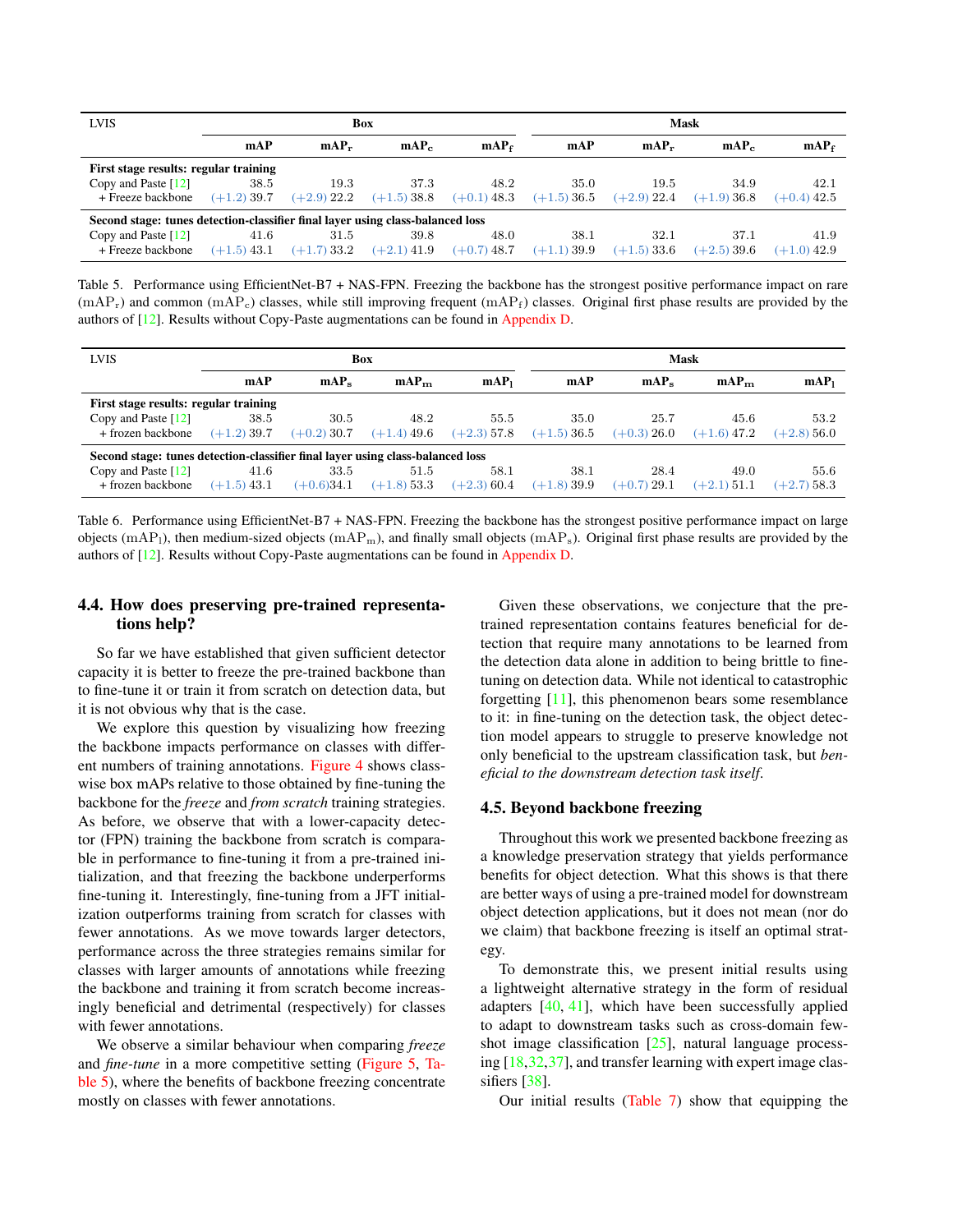<span id="page-7-3"></span><span id="page-7-0"></span>

Figure 4. Class-wise mAP as a function of the number of training annotations *relative to fine-tuning the backbone*. Smoothed curves are obtained by applying Gaussian smoothing with  $\sigma = 1000$ . The ResNet-101 backbone is combined with detectors of varying capacities (rows) and initializations (columns). Freezing the backbone is increasingly beneficial as the detector capacity increases (top to bottom rows) and as the number of annotations decreases.

<span id="page-7-1"></span>

Figure 5. Class-wise mAP as a function of the number of training annotations *relative to fine-tuning the backbone*. Smoothed curves are obtained by applying Gaussian smoothing with  $\sigma = 1000$ . The EfficientNet-B7 architecture is trained without (left) and with (right) copy+paste augmentations.

frozen backbone with residual adapter layers that are trained alongside the detector components yields further improvements over full backbone fine-tuning. We conjecture that residual adapters and similar adaptation approaches such as feature-wise transformations [\[10\]](#page-8-26) can better incorporate the object detection training signal while preserving aspects of the image classifier representation that are useful to the object detection task. See [Appendix E](#page-12-2) for more results on the use of adapters.

More generally, adjacent fields such as transfer learn-

<span id="page-7-2"></span>

| Model                                    | Pretraining                                                                                                 | mAP                                                                              | AP @ 50                                                                          |
|------------------------------------------|-------------------------------------------------------------------------------------------------------------|----------------------------------------------------------------------------------|----------------------------------------------------------------------------------|
| ResNet-101<br>$+$ NAS-FPN<br>$+$ Cascade | ImageNet<br>+ Freeze backbone<br>+ Res. adapters<br><b>JFT-300M</b><br>+ Freeze backbone<br>+ Res. adapters | 51.1<br>$(+0.8)$ 51.8<br>$(+1.9)$ 53.0<br>51.1<br>$(+1.7)$ 52.8<br>$(+2.5)$ 53.6 | 69.1<br>$(+0.8)$ 69.9<br>$(+2.4)$ 71.5<br>69.0<br>$(+2.1)$ 71.1<br>$(+3.0)$ 72.0 |

Table 7. Adding residual adapters to the frozen backbone and training them along with the subsequent detector components yields another performance increase.

ing, multi-task learning, few-shot classification, and domain adaptation have all tackled the problem of using pre-trained models for downstream applications, and we believe that object detection would benefit from their insights.

# 5. Conclusions

We cast a new light on the re-use of pre-trained representations obtained from a large-scale classification task in a downstream detection setting. Particularly, we show that preserving the backbone representation obtained from training on a large-scale classification task is beneficial to object detection and instance segmentation. We also show how this ties together the two seemingly contradictory observations of  $[47]$  and  $[14]$ , the missing piece being the fact that the longer training schedule moves the backbone further away from a good initial representation.

We investigate backbone freezing as a simple approach to knowledge preservation and demonstrate its benefits when coupled with sufficient detection-specific component capacity through extensive experiments across multiple combinations of backbones, detection models, datasets, and training schedules. This approach easy to implement and reproduce and requires significantly less computational resources during training.

While the need to control for resources used in previous work means that SOTA is not yet accessible to most, we demonstrate demonstrate computation and memory savings in all settings, meaning that practitioners are able to train larger models with larger batch sizes given the same amount of resources, and accessibility could be further improved through future work on reducing the number of training epochs required. We also believe that tapping into the rich model re-use literature in adjacent fields represents a promising direction for future work. Finally, our findings can be used in future neural architecture search work to take advantage of pre-trained and frozen classification based features to ultimately do better than NAS-FPN.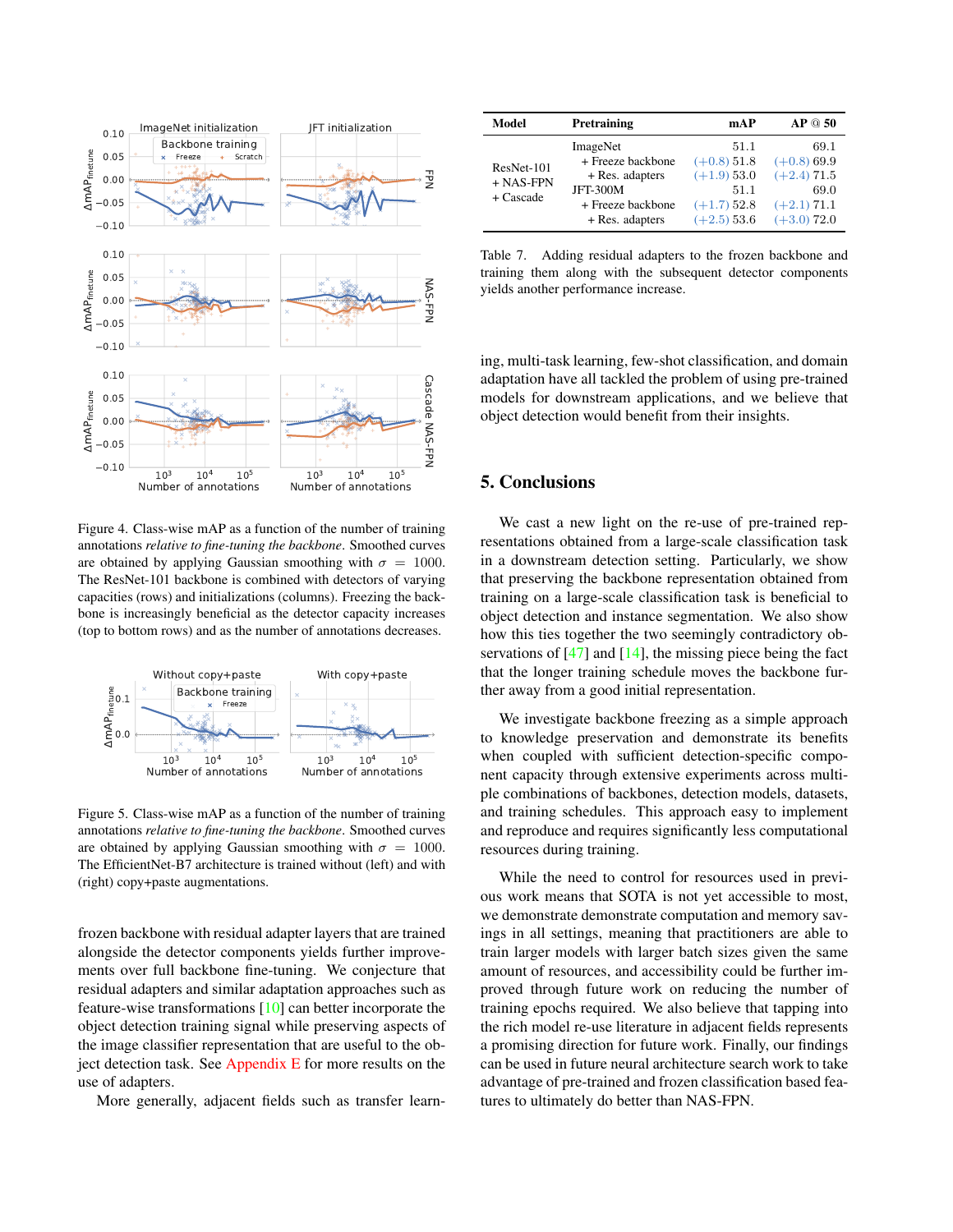# References

- <span id="page-8-8"></span>[1] Amir Bar, Xin Wang, Vadim Kantorov, Colorado J Reed, Roei Herzig, Gal Chechik, Anna Rohrbach, Trevor Darrell, and Amir Globerson. Detreg: Unsupervised pretraining with region priors for object detection, 2021. [ii](#page-1-2)
- <span id="page-8-16"></span>[2] Marc G Bellemare, Yavar Naddaf, Joel Veness, and Michael Bowling. The arcade learning environment: An evaluation platform for general agents. *Journal of Artificial Intelligence Research*, 47:253–279, 2013. [iii](#page-2-1)
- <span id="page-8-17"></span>[3] Zhaowei Cai and Nuno Vasconcelos. Cascade r-cnn: Delving into high quality object detection. In *Proceedings of the IEEE conference on computer vision and pattern recognition*, pages 6154–6162, 2018. [iii,](#page-2-1) [iv](#page-3-4)
- <span id="page-8-15"></span>[4] Johan Samir Obando Ceron and Pablo Samuel Castro. Revisiting rainbow: Promoting more insightful and inclusive deep reinforcement learning research. In *International Conference on Machine Learning*, pages 1373–1383. PMLR, 2021. [iii](#page-2-1)
- <span id="page-8-0"></span>[5] François Chollet. Xception: Deep learning with depthwise separable convolutions. In *Proceedings of the IEEE conference on computer vision and pattern recognition*, pages 1251–1258, 2017. [i](#page-0-1)
- <span id="page-8-9"></span>[6] Zhigang Dai, Bolun Cai, Yugeng Lin, and Junying Chen. Up-detr: Unsupervised pre-training for object detection with transformers. In *Proceedings of the IEEE/CVF Conference on Computer Vision and Pattern Recognition (CVPR)*, pages 1601–1610, June 2021. [ii](#page-1-2)
- <span id="page-8-13"></span>[7] Xianzhi Du, Barret Zoph, Wei-Chih Hung, and Tsung-Yi Lin. Simple training strategies and model scaling for object detection. *CoRR*, abs/2107.00057, 2021. [iii](#page-2-1)
- <span id="page-8-4"></span>[8] Xianzhi Du, Barret Zoph, Wei-Chih Hung, and Tsung-Yi Lin. Simple training strategies and model scaling for object detection, 2021. *i*, [iii](#page-2-1)
- <span id="page-8-19"></span>[9] Xianzhi Du, Barret Zoph, Wei-Chih Hung, and Tsung-Yi Lin. Simple training strategies and model scaling for object detection. *arXiv preprint arXiv:2107.00057*, 2021. [iv](#page-3-4)
- <span id="page-8-26"></span>[10] Vincent Dumoulin, Ethan Perez, Nathan Schucher, Florian Strub, Harm de Vries, Aaron Courville, and Yoshua Bengio. Feature-wise transformations. *Distill*, 3(7):e11, 2018. [viii](#page-7-3)
- <span id="page-8-23"></span>[11] Robert M. French. Catastrophic forgetting in connectionist networks. *Trends in Cognitive Sciences*, 3(4):128–135, 1999. [vii](#page-6-2)
- <span id="page-8-14"></span>[12] Golnaz Ghiasi, Yin Cui, Aravind Srinivas, Rui Qian, Tsung-Yi Lin, Ekin D Cubuk, Quoc V Le, and Barret Zoph. Simple copy-paste is a strong data augmentation method for instance segmentation. *arXiv preprint arXiv:2012.07177*, 2020. [iii,](#page-2-1) [iv,](#page-3-4) [vi,](#page-5-3) [vii,](#page-6-2) [xiii,](#page-12-3) [xiv](#page-13-0)
- <span id="page-8-20"></span>[13] Agrim Gupta, Piotr Dollár, and Ross B. Girshick. LVIS: A dataset for large vocabulary instance segmentation. In *IEEE Conference on Computer Vision and Pattern Recognition, CVPR 2019, Long Beach, CA, USA, June 16-20, 2019*, pages 5356–5364. Computer Vision Foundation / IEEE, 2019. [iv](#page-3-4)
- <span id="page-8-5"></span>[14] Kaiming He, Ross Girshick, and Piotr Dollár. Rethinking imagenet pre-training. In *Proceedings of the International Conference on Computer Vision*, pages 4918–4927, 2019. [i,](#page-0-1) [ii,](#page-1-2) [iii,](#page-2-1) [v,](#page-4-2) [viii,](#page-7-3) [xii](#page-11-1)
- <span id="page-8-18"></span>[15] Kaiming He, Xiangyu Zhang, Shaoqing Ren, and Jian Sun. Deep residual learning for image recognition. In *2016 IEEE Conference on Computer Vision and Pattern Recognition, CVPR 2016, Las Vegas, NV, USA, June 27-30, 2016*, pages 770–778. IEEE Computer Society, 2016. [iv](#page-3-4)
- <span id="page-8-1"></span>[16] Geoffrey Hinton, Oriol Vinyals, and Jeff Dean. Distilling the knowledge in a neural network. *arXiv preprint arXiv:1503.02531*, 2015. [i](#page-0-1)
- <span id="page-8-21"></span>[17] Geoffrey Hinton, Oriol Vinyals, and Jeffrey Dean. Distilling the knowledge in a neural network. In *NIPS Deep Learning and Representation Learning Workshop*, 2015. [iv](#page-3-4)
- <span id="page-8-25"></span>[18] Neil Houlsby, Andrei Giurgiu, Stanislaw Jastrzebski, Bruna Morrone, Quentin de Laroussilhe, Andrea Gesmundo, Mona Attariyan, and Sylvain Gelly. Parameter-efficient transfer learning for NLP. *CoRR*, abs/1902.00751, 2019. [vii](#page-6-2)
- <span id="page-8-7"></span>[19] Jonathan Huang, Vivek Rathod, Chen Sun, Menglong Zhu, Anoop Korattikara, Alireza Fathi, Ian Fischer, Zbigniew Wojna, Yang Song, Sergio Guadarrama, and Kevin Murphy. Speed/accuracy trade-offs for modern convolutional object detectors. *CoRR*, abs/1611.10012, 2016. [ii](#page-1-2)
- <span id="page-8-3"></span>[20] Jonathan Huang, Vivek Rathod, Chen Sun, Menglong Zhu, Anoop Korattikara, Alireza Fathi, Ian Fischer, Zbigniew Wojna, Yang Song, Sergio Guadarrama, and Kevin Murphy. Speed/accuracy trade-offs for modern convolutional object detectors. In *Proceedings of the IEEE Conference on Computer Vision and Pattern Recognition (CVPR)*, July 2017. [i,](#page-0-1) [iii](#page-2-1)
- <span id="page-8-10"></span>[21] Jisoo Jeong, Seungeui Lee, Jeesoo Kim, and Nojun Kwak. Consistency-based semi-supervised learning for object detection. In H. Wallach, H. Larochelle, A. Beygelzimer, F. d'Alché-Buc, E. Fox, and R. Garnett, editors, Advances in *Neural Information Processing Systems*, volume 32. Curran Associates, Inc., 2019. [ii](#page-1-2)
- <span id="page-8-22"></span>[22] Bingyi Kang, Saining Xie, Marcus Rohrbach, Zhicheng Yan, Albert Gordo, Jiashi Feng, and Yannis Kalantidis. Decoupling representation and classifier for long-tailed recognition. In *Eighth International Conference on Learning Representations (ICLR)*, 2020. [vi](#page-5-3)
- <span id="page-8-2"></span>[23] Simon Kornblith, Jonathon Shlens, and Quoc V. Le. Do better imagenet models transfer better? In *Proceedings of the IEEE/CVF Conference on Computer Vision and Pattern Recognition (CVPR)*, June 2019. [i,](#page-0-1) [ii](#page-1-2)
- <span id="page-8-11"></span>[24] Jason Kuen, Federico Perazzi, Zhe Lin, Jianming Zhang, and Yap-Peng Tan. Scaling object detection by transferring classification weights. In *Proceedings of the IEEE/CVF International Conference on Computer Vision*, pages 6044–6053, 2019. [ii](#page-1-2)
- <span id="page-8-24"></span>[25] Wei-Hong Li, Xialei Liu, and Hakan Bilen. Improving task adaptation for cross-domain few-shot learning. *CoRR*, 2021. [vii](#page-6-2)
- <span id="page-8-6"></span>[26] Yang Li, Hong Zhang, and Yu Zhang. Rethinking training from scratch for object detection, 2021. [i,](#page-0-1) [iii](#page-2-1)
- <span id="page-8-12"></span>[27] Xiaodan Liang, Si Liu, Yunchao Wei, Luoqi Liu, Liang Lin, and Shuicheng Yan. Towards computational baby learning: A weakly-supervised approach for object detection. In *2015 IEEE International Conference on Computer Vision (ICCV)*, pages 999–1007, 2015. [ii](#page-1-2)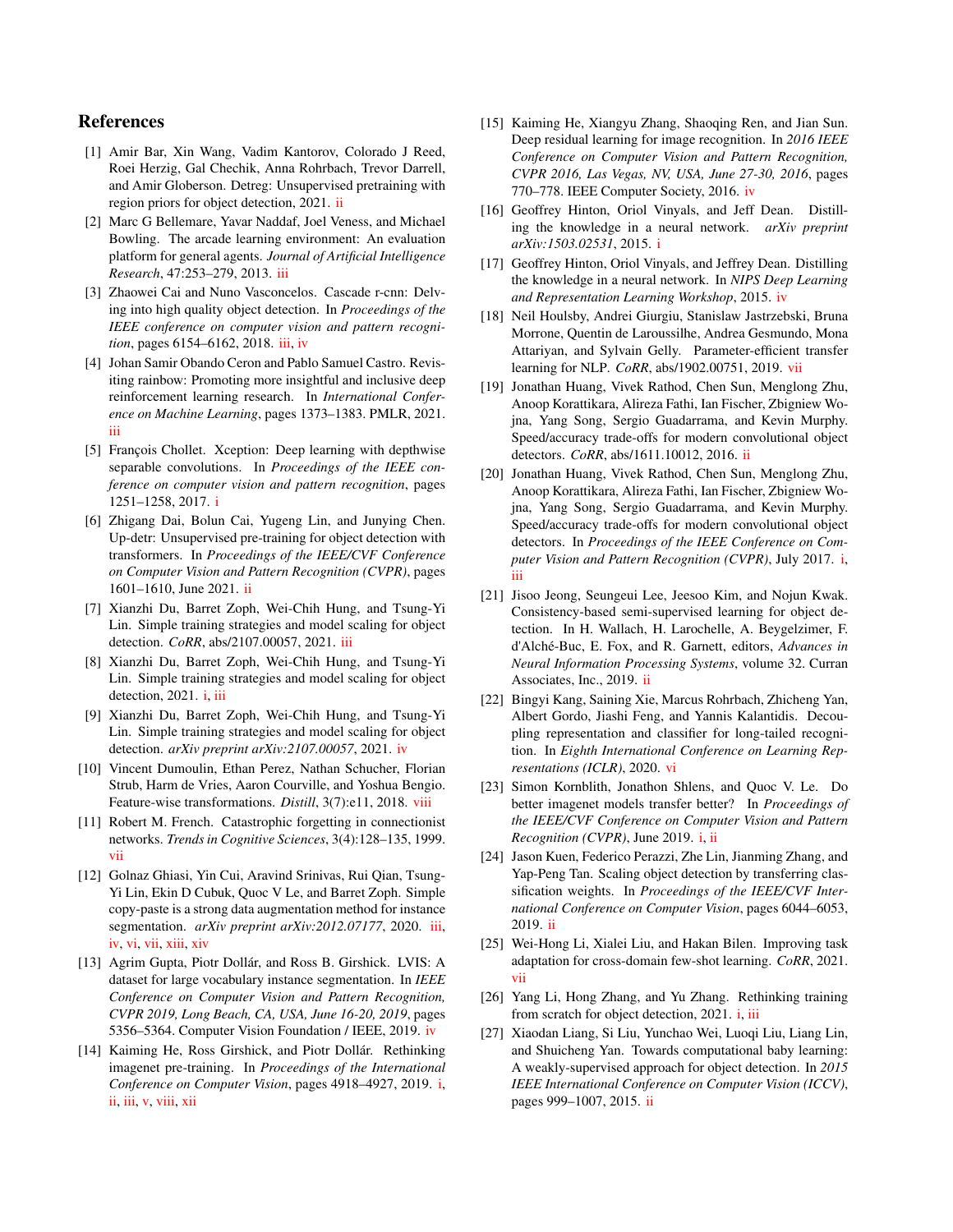- <span id="page-9-15"></span>[28] Tsung-Yi Lin, Piotr Dollár, Ross Girshick, Kaiming He, Bharath Hariharan, and Serge Belongie. Feature pyramid networks for object detection. In *Proceedings of the IEEE conference on computer vision and pattern recognition*, pages 2117–2125, 2017. [iii,](#page-2-1) [iv](#page-3-4)
- <span id="page-9-5"></span>[29] Tsung-Yi Lin, Priya Goyal, Ross Girshick, Kaiming He, and Piotr Dollár. Focal loss for dense object detection. In *Proceedings of the IEEE international conference on computer vision*, pages 2980–2988, 2017. [ii,](#page-1-2) [iii,](#page-2-1) [xiii](#page-12-3)
- <span id="page-9-17"></span>[30] Tsung-Yi Lin, Michael Maire, Serge Belongie, Lubomir Bourdev, Ross Girshick, James Hays, Pietro Perona, Deva Ramanan, C. Lawrence Zitnick, and Piotr Dollár. Microsoft coco: Common objects in context, 2014. cite arxiv:1405.0312Comment: 1) updated annotation pipeline description and figures; 2) added new section describing datasets splits; 3) updated author list. [iv](#page-3-4)
- <span id="page-9-19"></span>[31] Ze Liu, Yutong Lin, Yue Cao, Han Hu, Yixuan Wei, Zheng Zhang, Stephen Lin, and Baining Guo. Swin transformer: Hierarchical vision transformer using shifted windows. *arXiv preprint arXiv:2103.14030*, 2021. [vi](#page-5-3)
- <span id="page-9-23"></span>[32] Rabeeh Karimi Mahabadi, James Henderson, and Sebastian Ruder. Compacter: Efficient low-rank hypercomplex adapter layers. *CoRR*, abs/2106.04647, 2021. [vii](#page-6-2)
- <span id="page-9-2"></span>[33] Dhruv Mahajan, Ross Girshick, Vignesh Ramanathan, Kaiming He, Manohar Paluri, Yixuan Li, Ashwin Bharambe, and Laurens Van Der Maaten. Exploring the limits of weakly supervised pretraining. In *Proceedings of the European conference on computer vision (ECCV)*, pages 181–196, 2018. [i](#page-0-1)
- <span id="page-9-10"></span>[34] Dhruv Mahajan, Ross Girshick, Vignesh Ramanathan, Kaiming He, Manohar Paluri, Yixuan Li, Ashwin Bharambe, and Laurens van der Maaten. Exploring the limits of weakly supervised pretraining. In Vittorio Ferrari, Martial Hebert, Cristian Sminchisescu, and Yair Weiss, editors, *Computer Vision – ECCV 2018*, pages 185–201, Cham, 2018. Springer International Publishing. [ii](#page-1-2)
- <span id="page-9-0"></span>[35] Sinno Jialin Pan and Qiang Yang. A survey on transfer learning. *IEEE Transactions on knowledge and data engineering*, 2009. [i](#page-0-1)
- <span id="page-9-18"></span>[36] Dim P. Papadopoulos, Jasper R. R. Uijlings, Frank Keller, and Vittorio Ferrari. Extreme clicking for efficient object annotation. *2017 IEEE International Conference on Computer Vision (ICCV)*, pages 4940–4949, 2017. [iv](#page-3-4)
- <span id="page-9-24"></span>[37] Jonas Pfeiffer, Aishwarya Kamath, Andreas Rücklé, Kyunghyun Cho, and Iryna Gurevych. Adapterfusion: Nondestructive task composition for transfer learning, 2021. [vii](#page-6-2)
- <span id="page-9-25"></span>[38] Joan Puigcerver, Carlos Riquelme, Basil Mustafa, Cédric Renggli, Andre Susano Pinto, Sylvain Gelly, Daniel Key- ´ sers, and Neil Houlsby. Scalable transfer learning with expert models. *ArXiv*, abs/2009.13239, 2021. [vii](#page-6-2)
- <span id="page-9-11"></span>[39] Vignesh Ramanathan, Rui Wang, and Dhruv Mahajan. Predet: Large-scale weakly supervised pre-training for detection. In *Proceedings of the IEEE/CVF International Conference on Computer Vision*, pages 2865–2875, 2021. [ii](#page-1-2)
- <span id="page-9-21"></span>[40] Sylvestre-Alvise Rebuffi, Hakan Bilen, and Andrea Vedaldi. Learning multiple visual domains with residual adapters. *CoRR*, abs/1705.08045, 2017. [vii,](#page-6-2) [xiii](#page-12-3)
- <span id="page-9-22"></span>[41] Sylvestre-Alvise Rebuffi, Hakan Bilen, and Andrea Vedaldi. Efficient parametrization of multi-domain deep neural networks. In *IEEE Conference on Computer Vision and Pattern Recognition*, 2018. [vii,](#page-6-2) [xiii](#page-12-3)
- <span id="page-9-6"></span>[42] Shaoqing Ren, Kaiming He, Ross Girshick, and Jian Sun. Faster r-cnn: Towards real-time object detection with region proposal networks. *Advances in neural information processing systems*, 28:91–99, 2015. [ii,](#page-1-2) [iii](#page-2-1)
- <span id="page-9-7"></span>[43] Chuck Rosenberg, Martial Hebert, and Henry Schneiderman. Semi-supervised self-training of object detection models. In *2005 Seventh IEEE Workshops on Applications of Computer Vision (WACV/MOTION'05) - Volume 1*, volume 1, pages 29–36, 2005. [ii](#page-1-2)
- <span id="page-9-3"></span>[44] Olga Russakovsky, Jia Deng, Hao Su, Jonathan Krause, Sanjeev Satheesh, Sean Ma, Zhiheng Huang, Andrej Karpathy, Aditya Khosla, Michael Bernstein, et al. Imagenet large scale visual recognition challenge. *International journal of computer vision*, 115(3):211–252, 2015. [i](#page-0-1)
- <span id="page-9-4"></span>[45] Zhiqiang Shen, Zhuang Liu, Jianguo Li, Yu-Gang Jiang, Yurong Chen, and Xiangyang Xue. Object detection from scratch with deep supervision. *IEEE transactions on pattern analysis and machine intelligence*, 42(2):398–412, 2019. [i](#page-0-1)
- <span id="page-9-8"></span>[46] Kihyuk Sohn, Zizhao Zhang, Chun-Liang Li, Han Zhang, Chen-Yu Lee, and Tomas Pfister. A simple semisupervised learning framework for object detection. In *arXiv:2005.04757*, 2020. [ii](#page-1-2)
- <span id="page-9-1"></span>[47] Chen Sun, Abhinav Shrivastava, Saurabh Singh, and Abhinav Gupta. Revisiting unreasonable effectiveness of data in deep learning era. In *ICCV*, pages 843–852. IEEE Computer Society, 2017. [i,](#page-0-1) [ii,](#page-1-2) [iii,](#page-2-1) [iv,](#page-3-4) [v,](#page-4-2) [viii,](#page-7-3) [xii](#page-11-1)
- <span id="page-9-20"></span>[48] Jingru Tan, Gang Zhang, Hanming Deng, Changbao Wang, Lewei Lu, Quanquan Li, and Jifeng Dai. 1st place solution of lvis challenge 2020: A good box is not a guarantee of a good mask. *arXiv preprint arXiv:2009.01559*, 2020. [vi](#page-5-3)
- <span id="page-9-16"></span>[49] Mingxing Tan and Quoc Le. Efficientnet: Rethinking model scaling for convolutional neural networks. In *International Conference on Machine Learning*, pages 6105–6114. PMLR, 2019. [iii](#page-2-1)
- <span id="page-9-13"></span>[50] Mingxing Tan, Ruoming Pang, and Quoc V. Le. Efficientdet: Scalable and efficient object detection. In *2020 IEEE/CVF Conference on Computer Vision and Pattern Recognition, CVPR 2020, Seattle, WA, USA, June 13-19, 2020*, pages 10778–10787. Computer Vision Foundation / IEEE, 2020. [iii,](#page-2-1) [vi,](#page-5-3) [xii](#page-11-1)
- <span id="page-9-14"></span>[51] Neil C Thompson, Kristjan Greenewald, Keeheon Lee, and Gabriel F Manso. Deep learning's diminishing returns: The cost of improvement is becoming unsustainable. *IEEE Spectrum*, 58(10):50–55, 2021. [iii](#page-2-1)
- <span id="page-9-9"></span>[52] Mengde Xu, Zheng Zhang, Han Hu, Jianfeng Wang, Lijuan Wang, Fangyun Wei, Xiang Bai, and Zicheng Liu. Endto-end semi-supervised object detection with soft teacher. *Proceedings of the IEEE/CVF International Conference on Computer Vision (ICCV)*, 2021. [ii,](#page-1-2) [vi](#page-5-3)
- <span id="page-9-12"></span>[53] Barret Zoph, Golnaz Ghiasi, Tsung-Yi Lin, Yin Cui, Hanxiao Liu, Ekin D Cubuk, and Quoc V Le. Rethinking pre-training and self-training. In *Advances in Neural Information Processing Systems*, pages 3833–3845, 2020. [ii](#page-1-2)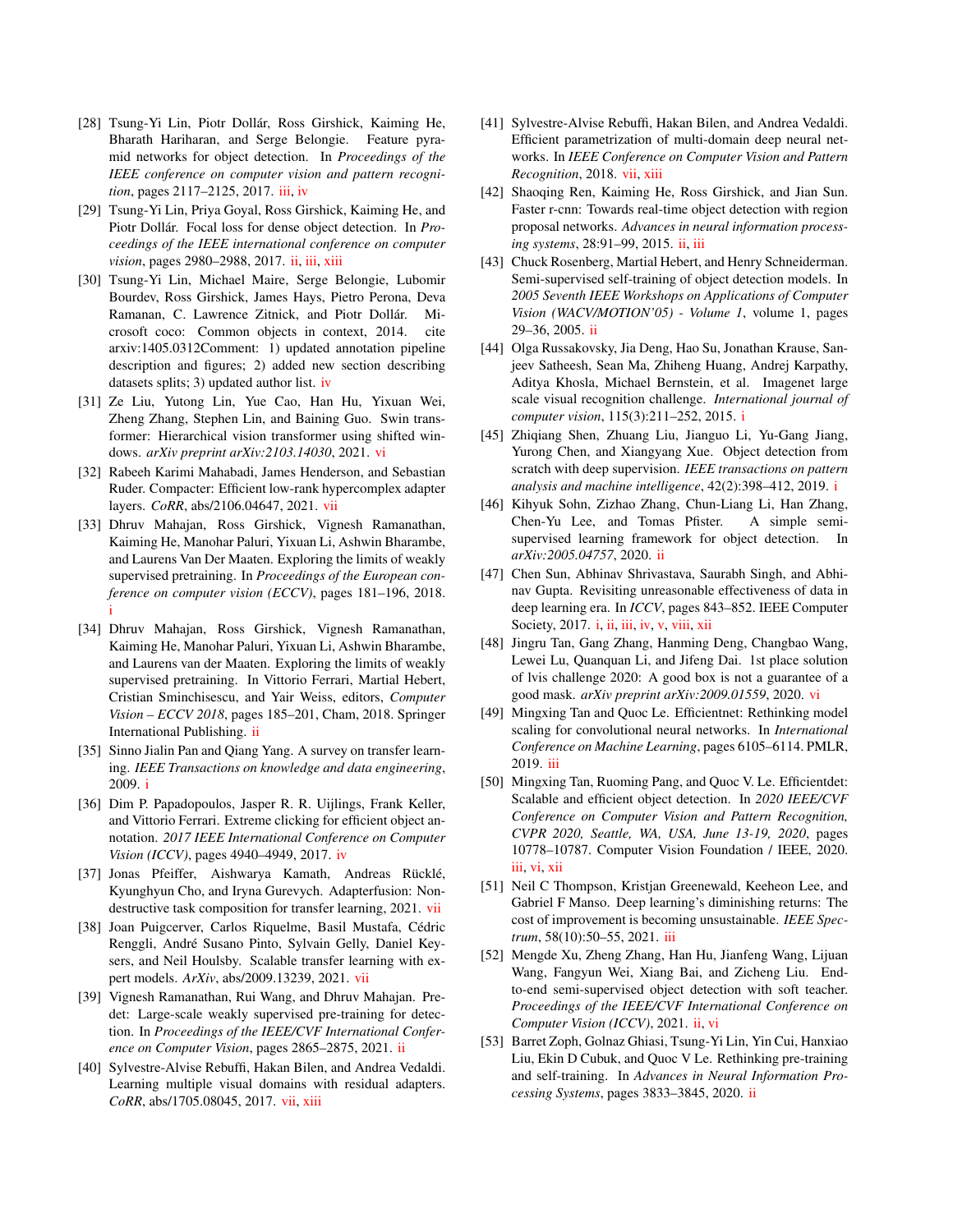<span id="page-10-1"></span>

<span id="page-10-0"></span>A. FPN based models: Disentangling Capacity

Figure 6. Performance of different detectors preserving the same set of weights (ResNet-101). As the backbones are frozen, it is possible to disentangle the relative benefit from pre-training on ImageNet *versus* JFT-300M from other confounding factors. Pretraining on a larger image classification dataset (JFT-300M) has a clear (and similar) benefit across detectors with different compositions (FPN, NAS-FPN, NAS-FPN + Cascade). Training longer benefits all variations.

<span id="page-10-2"></span>

| Model          | Pretraining       | mAP           | AP@50         |
|----------------|-------------------|---------------|---------------|
| <b>FPN</b>     |                   |               |               |
| $+ResNet-50$   | ImageNet          | 46.2          | 68.5          |
|                | + Freeze backbone | $(-6.5)39.7$  | $(-6.2)$ 62.3 |
|                | <b>JFT-300M</b>   | 46.4          | 68.2          |
|                | + Freeze backbone | $(-6.0)$ 40.4 | $(-4.1)$ 64.1 |
| $+$ ResNet-101 | ImageNet          | 47.6          | 69.0          |
|                | + Freeze backbone | $(-6.7)$ 40.9 | $(-5.0)64.0$  |
|                | <b>JFT-300M</b>   | 48.1          | 69.8          |
|                | + Freeze backbone | $(-6.1)$ 42.0 | $(-3.6)$ 66.2 |
| FPN + Cascade  |                   |               |               |
| $+ResNet-50$   | ImageNet          | 48.5          | 66.1          |
|                | + Freeze backbone | $(-6.1)$ 42.4 | $(-6.3)$ 59.8 |
|                | <b>JFT-300M</b>   | 49.4          | 67.3          |
|                | + Freeze backbone | $(-6.1)$ 43.3 | $(-6.1)$ 61.4 |
| $+$ ResNet-101 | ImageNet          | 49.7          | 67.8          |
|                | + Freeze backbone | $(-5.5)$ 44.2 | $(-5.8)$ 62.0 |
|                | <b>JFT-300M</b>   | 50.3          | 68.6          |
|                | + Freeze backbone | $(-5.1)$ 45.2 | $(-4.6)$ 64.0 |
|                |                   |               |               |

Table 8. Impact of freezing backbone on FPN based models. Training for shorter (72 epochs) results. Models adopting FPN do not benefit from feature preservation. The addition of Cascade heads do not change the observed results. The performance decrease is similar for models using ResNet-50 and ResNet-101 frozen backbones.

The experiments contained in this appendix further investigate the role of capacity in detectors adopting FPNs.

As presented in the main text, knowledge preservation improves the performance of models with strong detector components (NAS-FPN and NAS-FPN + Cascade) using both ResNet [\(subsection 4.2\)](#page-3-1) and EfficientNet-B7 [\(subsec](#page-5-0)[tion 4.3\)](#page-5-0) backbones. Longer training schemes are able to change the backbone weights further away from a good ini-

<span id="page-10-3"></span>

| Pretraining            | conv. layers                | mAP           | mAP@50        |  |
|------------------------|-----------------------------|---------------|---------------|--|
| From scratch           |                             | 48.9          | 70.7          |  |
|                        | $\mathcal{D}_{\mathcal{A}}$ | $(-0.5)$ 48.4 | $(-0.6)$ 70.1 |  |
| - Fine-tune backbone   |                             |               |               |  |
| ImageNet               |                             | 48.4          | 69.7          |  |
|                        | 2                           | $(+0.2)$ 48.6 | $(+0.8)$ 70.5 |  |
| <b>JFT-300M</b>        |                             | 48.6          | 70.1          |  |
|                        | $\mathcal{D}_{\mathcal{A}}$ | $(+0.1)$ 48.7 | $(+0.4)$ 70.5 |  |
| - With frozen backbone |                             |               |               |  |
| ImageNet               | 1                           | 41.3          | 64.4          |  |
|                        | っ                           | $(+0.8)$ 42.1 | $(+0.9)$ 65.3 |  |
| <b>JFT-300M</b>        |                             | 42.2          | 66.4          |  |
|                        | っ                           | $(+0.9)$ 43.1 | $(+0.8)$ 67.2 |  |

Table 9. Impact on FPN based models performance from decreasing their RPN capacity by reducing its convolutional layers from two (baseline value) to one layer. Results taken using a Resnet-101 backbone (training for longer). Training from scratch performance is increased with the capacity reduction while the opposite happens for models with pre-trained initialization. Models with frozen backbone have the largest decrease in performance from reducing RPN's capacity.

<span id="page-10-4"></span>

| Pretraining            | conv. layers | mAP           | mAP $@50$     |
|------------------------|--------------|---------------|---------------|
| From scratch           | 2            | 45.6          | 67.0          |
|                        | 4            | $(+0.3)$ 45.9 | $(+0.5)$ 67.5 |
| - Fine-tune backbone   |              |               |               |
| ImageNet               | 2            | 47.5          | 69.0          |
|                        | 4            | $(+0.3)$ 47.8 | $(+0.7)$ 69.7 |
| <b>JFT-300M</b>        | 2            | 48.1          | 69.8          |
|                        | 4            | $(-0.2)$ 47.9 | (< 0.1) 69.8  |
| - With frozen backbone |              |               |               |
| ImageNet               | 2            | 40.9          | 64.0          |
|                        | 4            | $(+1.0)$ 41.9 | $(+1.2)$ 65.2 |
| <b>JFT-300M</b>        | 2            | 42.0          | 66.2          |
|                        | 4            | $(+0.9)$ 42.9 | $(+0.5)$ 66.7 |

Table 10. Impact on FPN based models performance from augmenting RPN capacity by doubling its convolutional layers (from two to four layers). Results taken using a Resnet-101 backbone (training for 72 epochs). The gap between frozen and trained models remains large after increasing RPN's capacity.

tial representation, but the relative increase in performance from pre-training on a large dataset is clarified by comparing their frozen counterparts. As shown in [Figure 6,](#page-10-1) the the relative benefit from preserving the knowledge from larger classification datasets is similar across different detectors. This is shown in the visualization as the lines comparing models pre-trained on ImageNet are close to parallel to those of models pre-trained on JFT-300M. Individual performances can be found in [Table 1,](#page-3-3) [Table 8](#page-10-2) and [Table 12.](#page-11-0)

On the other hand, the absolute performances of models using FPN show that those with frozen backbone lag behind their corresponding fine-tuned or trained from scratch (for longer) counterparts [\(Table 8\)](#page-10-2). They also show that the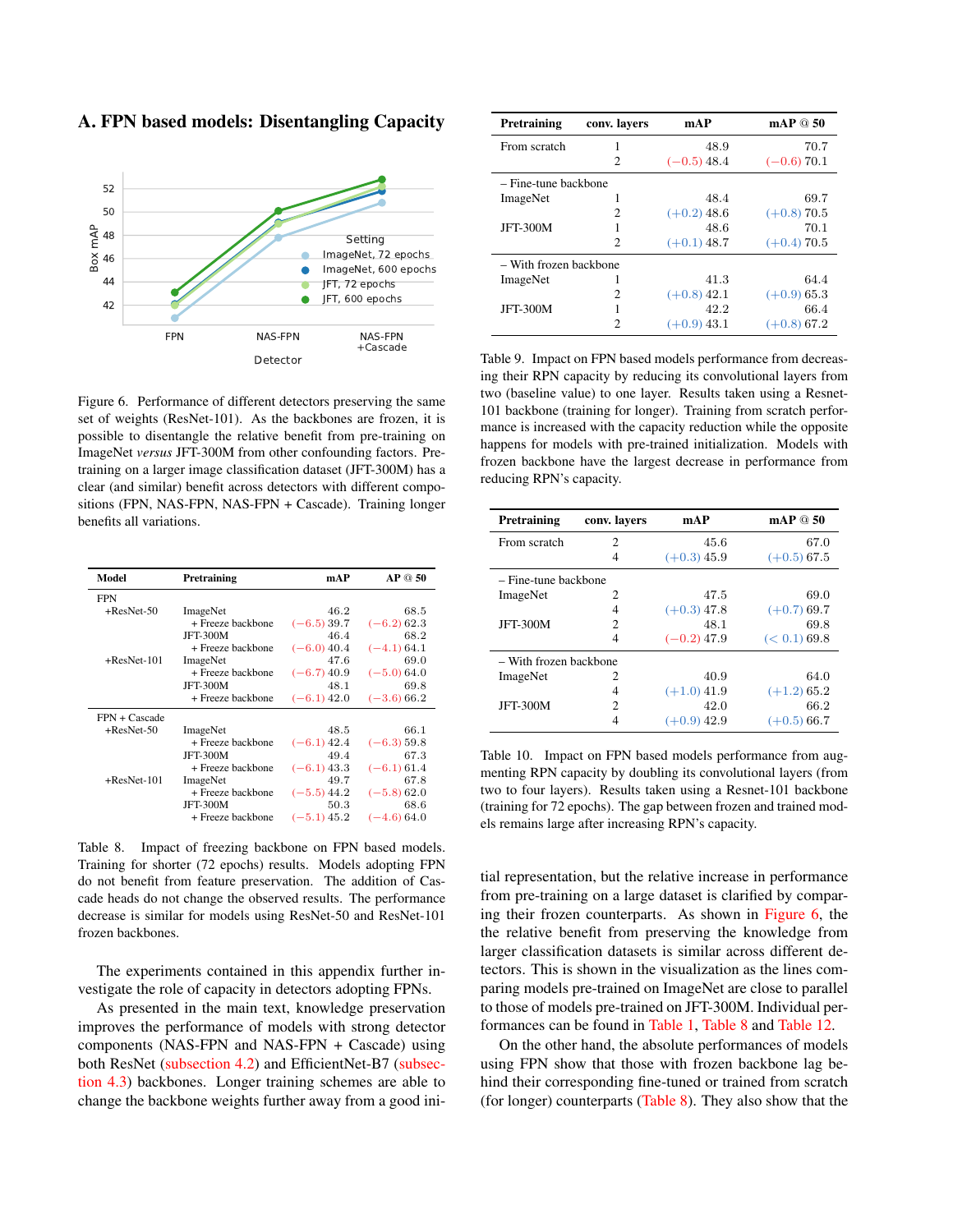<span id="page-11-2"></span><span id="page-11-1"></span>

| Pretraining              | $\#$ filters | mAP           | AP @ 50       |
|--------------------------|--------------|---------------|---------------|
| - Full model fine-tuning |              |               |               |
| ImageNet                 | 256          | 47.6          | 69.0          |
|                          | 512          | $(+0.1)47.7$  | $(+0.1)69.1$  |
| <b>JFT-300M</b>          | 256          | 48.1          | 69.8          |
|                          | 512          | (< 0.1) 48.1  | (< 0.1) 69.8  |
| - With frozen backbone   |              |               |               |
| ImageNet                 | 256          | 40.9          | 64.0          |
|                          | 512          | $(+2.0)$ 42.9 | $(+1.9)$ 65.9 |
| <b>JFT-300M</b>          | 256          | 42.0          | 66.2          |
|                          | 512          | $(+1.4)$ 43.4 | $(+1.0)$ 67.2 |

Table 11. Impact on FPN based models performance from increasing detector components hidden representation form 256 up to 512. Results taken using a ResNet-101 backbone (training for 72 epochs). Fine-tuned models show close to no improvement in performance. Models with frozen backbone benefit from extra capacity with a relative improvement. Their absolute performance, on the other hand, shows that extra capacity on filters alone is not enough to fully benefit from knowledge preservation.

addition of Cascade heads alone does not reduce the gap between the fine-tuned or frozen counterparts.

The experiments in this appendix aim to disentangle the role of capacity from other confounding factors, in the gap observed on FPN results. With that goal in mind, we ablate extra experiments that preserve the overall architecture of the FPN based detector, but change the number of trainable parameters available.

First, we evaluate the impact of a small change in capacity, by decreasing the number of convolutional layers available on the RPN. As [Table 9](#page-10-3) shows, this reduction in capacity impacts the performance of models with pretrained backbones and those trained from scratch differently. While pre-trained ones have their performance reduced, the trained from scratch version benefits from it. The results also show that frozen models are more harmed by the decrease in capacity than the fine-tuned ones. [Ta](#page-10-4)[ble 10](#page-10-4) presents the results of the opposite experiment, of increasing RPN's capacity by doubling the number of convolutional filters in this component. The increase in performance observed in frozen models is still small compared to the performance of fully trained counterparts.

Next, we evaluate a larger change in number of parameters, by increasing the number of filters in the detector components from 256 to 512. More specifically we increase the hidden representation size on the RPN, Decoder and Detection head (see [Figure 2\)](#page-1-0). As [Table 11](#page-11-2) shows, increasing capacity of the hidden representations does not impact fine-tuned models significantly, while improved the frozen counterpart.

While the experiments explored in this section reduce the gap between the tuned and frozen FPN models, they also show that changes in capacity alone do not fully explain the

<span id="page-11-0"></span>

| Model             | Pretraining       | mAP           | AP @ 50       |
|-------------------|-------------------|---------------|---------------|
| <b>NAS-FPN</b>    |                   |               |               |
| $+$ ResNet-50     | ImageNet          | 47.0          | 68.0          |
|                   | + Freeze backbone | $(+0.1)$ 47.1 | $(+0.3)$ 68.3 |
|                   | <b>JFT-300M</b>   | 47.5          | 68.9          |
|                   | + Freeze backbone | $(+0.4)$ 47.9 | $(+0.7)$ 69.6 |
| ResNet-101        | ImageNet          | 48.2          | 69.6          |
|                   | + Freeze backbone | $(-0.4)$ 47.8 | $(-0.3)$ 69.3 |
|                   | <b>JFT-300M</b>   | 48.5          | 69.2          |
|                   | + Freeze backbone | $(+0.5)$ 49.0 | $(+1.3)$ 70.5 |
| NAS-FPN + Cascade |                   |               |               |
| $+$ ResNet-50     | ImageNet          | 49.4          | 66.8          |
|                   | + Freeze backbone | $(+0.5)$ 49.9 | $(+0.3)$ 67.1 |
|                   | <b>JFT-300M</b>   | 49.9          | 67.6          |
|                   | + Freeze backbone | $(+1.1)$ 51.0 | $(+1.2)$ 68.8 |
| $+$ ResNet-101    | ImageNet          | 51.1          | 68.7          |
|                   | + Freeze backbone | $(-0.3)$ 50.8 | $(-0.3)$ 68.4 |
|                   | <b>JFT-300M</b>   | 50.9          | 68.5          |
|                   | + Freeze backbone | $(+1.3)$ 52.2 | $(+1.5)$ 70.0 |

Table 12. Impact on performance from frozen representation associated with the use of NAS-FPN under shorter schedule regime (72 epochs). Freezing from ImageNet takes longer to converge as the increase in accuracy observed on NAS-FPN and NAS-FPN +Cascade models is smaller than the observed in longer training regimes. Models composed with NAS-FPN and frozen backbone produce matching or superior performance while consuming fewer resources during training.

performance increase observed on stronger detectors. Next, we review the performance of NAS-FPN based models.

# B. NAS-FPN based models

This section presents additional results with a shorter training schedule than the 600 epochs schedule used in the main text. We aim to address the impact of training time on our results and review [\[47\]](#page-9-1)'s observations in light of more recent tricks and practices for training object detectors. In this appendix specifically, we extend their observations to models using NAS-FPN backbones, not covered by the original work. Adding to that, by the time  $[47]$  was published, object detection batch size was considerably smaller than the 256 size used in recent literature  $[14]$ . In  $[47]$ , MSCOCO training scheme adopted a batch size of 9 images and a maximum of  $3M$  steps. The only data augmentation used by them is random flipping, while recent findings show the importance of large scale jittering (LSJ) [\[50\]](#page-9-13) on detector training. Thus, Tables [12](#page-11-0) and [8](#page-10-2) observe the impact of training for 72 epochs with larger batch size (64) and the use of stronger data augmentation (LSJ). We also note that NAS-FPN was proposed after [\[47\]](#page-9-1), thus, our results extend their observations to the use of more recent components. In summary, by replicating the comparison using more recent findings, we confirm that [\[47\]](#page-9-1)'s findings about FPN based models on shorter training scheme are still valid. At the same time, our results show that *the benefit from the reuse of the knowledge from large scale image classification datasets is dependent on the choice of the feature pyramid*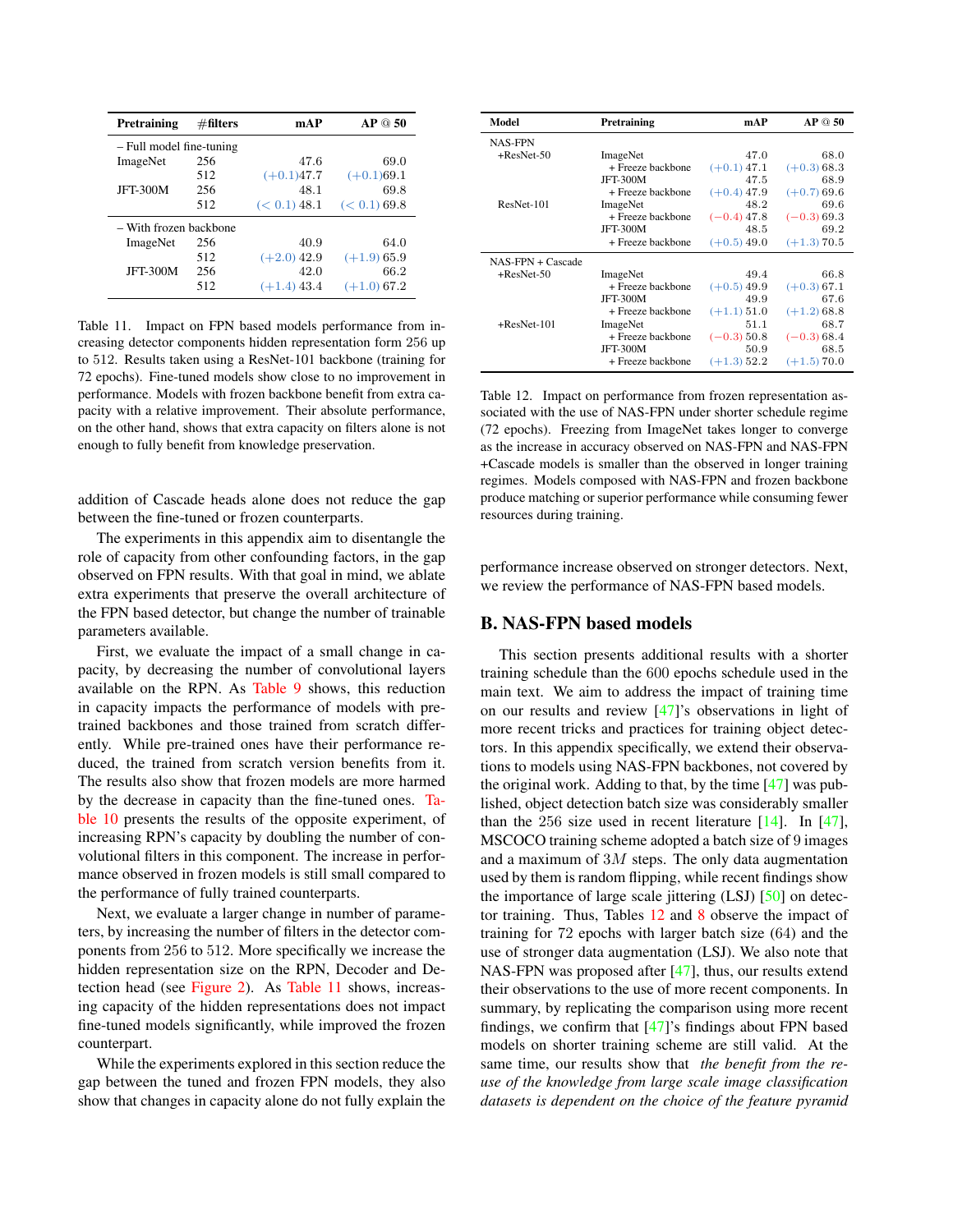<span id="page-12-4"></span><span id="page-12-3"></span>

| Model                  | Pretraining       | mAP           | AP @ 50       |
|------------------------|-------------------|---------------|---------------|
| $NAS-FPN + ResNet-101$ | ImageNet          | 44.0          | 63.0          |
|                        | + Freeze backbone | $(+0.0)$ 44.0 | $(+0.2)$ 63.2 |
|                        | <b>JFT-300M</b>   | 44.8          | 63.7          |
|                        | + Freeze backbone | $(+0.8)$ 45.6 | $(+1.5)$ 65.3 |
| $FPN + ResNet-101$     | ImageNet          | 42.6          | 62.2          |
|                        | + Freeze backbone | $(-7.3)35.3$  | $(-6.0)$ 56.2 |
|                        | <b>JFT-300M</b>   | 43.7          | 63.0          |
|                        | + Freeze backbone | $(-8.4)35.3$  | $(-4.8)58.2$  |

Table 13. One-stage detector performance (RetinaNet, 72 epochs). Similarly to the two-stage detectors, models with frozen features based on NAS-FPN obtain similar performance e significantly reducing resources used during training.

<span id="page-12-5"></span>

| Model                  | Pretraining       | mAP           | AP@50         |
|------------------------|-------------------|---------------|---------------|
| $NAS-FPN + ResNet-101$ | From scratch      | 42.6          | 61.7          |
|                        | ImageNet          | 44.3          | 63.3          |
|                        | + Freeze backbone | $(+1.5)$ 45.8 | $(+1.9)$ 65.2 |
|                        | <b>JFT-300M</b>   | 44.0          | 62.8          |
|                        | + Freeze backbone | $(+2.4)$ 46.4 | $(+3.5)66.3$  |
| $FPN + ResNet-101$     | From scratch      | 43.5          | 63.2          |
|                        | ImageNet          | 43.8          | 63.6          |
|                        | + Freeze backbone | $(-7.6)36.2$  | $(-6.2)$ 57.4 |
|                        | <b>JFT-300M</b>   | 44.3          | 63.7          |
|                        | + Freeze backbone | $(-8.3)36.0$  | $(-4.6)$ 59.1 |

Table 14. One-stage detector performance (RetinaNet) under longer training (600 epochs) shows similar trends to the twostage detectors results: models with Nas-FPN benefit from feature preservation. Training for longer improved the results and relative gain of feature preservation for models based on NAS-FPN but did not help closing the performance gap on those based on FPN.

*network architecture more than any of the other detector components*.

### <span id="page-12-0"></span>C. NAS-FPN Single Stage Detectors

This appendix complements the observations of the main text taken using two-stage detectors with ablations adopting single stage detectors, more specifically RetinaNet [\[29\]](#page-9-5). Table [Table 13](#page-12-4) presents the results obtained by training RetinaNet detectors using a ResNet-101 backbones composed with FPN and NAS-FPN backbones trained for 72 epochs. Table [Table 14](#page-12-5) presents the ablations using similar models but trained for 600 epochs. Similarly to the observations taken using two-stage detectors, single stage models using NAS-FPN also benefit from feature preservation.

# <span id="page-12-1"></span>D. LVIS: with no data augmentation

This section presents results on the LVIS dataset without the use of Copy-Paste [\[12\]](#page-8-14) augmentation. Results from [Table 15](#page-13-1) show that preserving the features obtained on large classification datasets improves performance of objects with different numbers of annotations, while results from [Table 16](#page-13-2) show that the benefit is also observed across objects of different sizes. The tables show positive impact for both detection and segmentation tasks.

### <span id="page-12-2"></span>E. Feature preservation and adaptation

In this appendix we extend the results presented in [subsection 4.5](#page-6-3) to further explore the use of Residual Adapters [\[40,](#page-9-21) [41\]](#page-9-22) as a mechanism to balance preserving knowledge obtained from the larger dataset and maintaining some amount of adaptability in the backbone while learning on the target task. We present the performance delta with respect to full backbone fine-tuning ( $\delta_{Ft}$ ) and backbone freezing ( $\delta_{Fz}$ ) to better highlight the impact of residual adapters on results presented in [Table 1.](#page-3-3)

We ablate the use of Residual Adapters across detectors using different compositions (FPN, NAS-FPN, NAS-FPN +Cascade) and a fixed backbone (ResNet-101). As shown in [Table 17,](#page-13-3) the use of residual adapters increased the performance of frozen models in all compositions (positive  $\delta_{Fz}$ ). Detectors adopting FPN presented the largest gain from the use of residual adapters, but their absolute performance still lags behind their fine-tuned counterpart (negative  $\delta_{Ft}$ ).

The largest absolute performance is obtained with NAS-FPN-based detectors (with gains over both the fine-tuned and frozen baselines), at the cost of increased computational resource requirements.

Next, [Table 18](#page-14-0) presents our results on the effect of varying the backbone while fixing the detector components on the stronger detector composition explored (NAS-FPN +Cascade). Using this detector composition, the gain obtained by the use of adapters is positive no matter if using the smaller (ResNet-50) or larger (ResNet-101) backbone.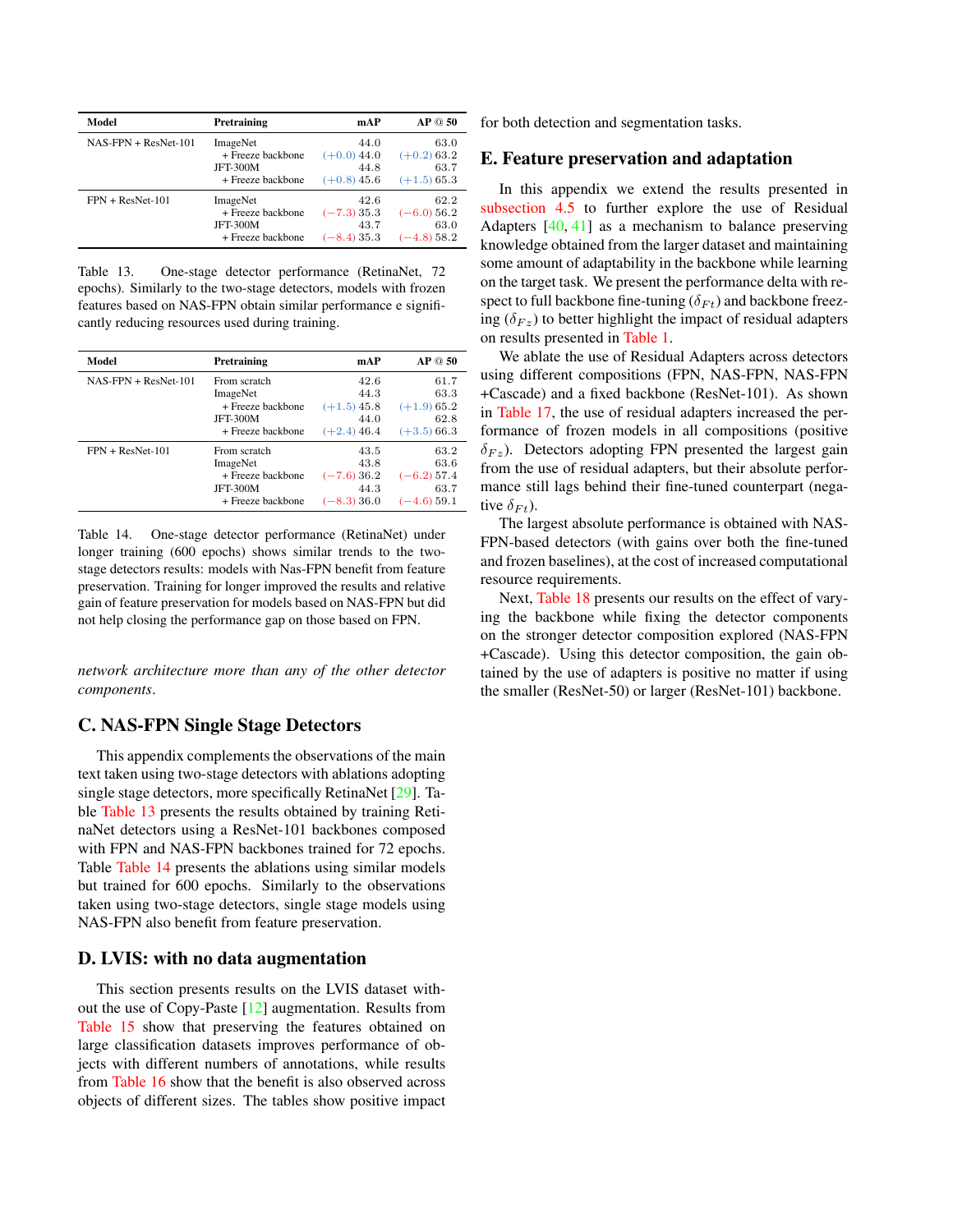<span id="page-13-1"></span><span id="page-13-0"></span>

| <b>LVIS</b><br>Box                                                             |               |               |               |                  |               |               | Mask          |                  |
|--------------------------------------------------------------------------------|---------------|---------------|---------------|------------------|---------------|---------------|---------------|------------------|
|                                                                                | mAP           | $mAP_r$       | $mAP_c$       | mAP <sub>f</sub> | mAP           | $mAP_r$       | $mAP_c$       | mAP <sub>f</sub> |
| First stage results: regular training                                          |               |               |               |                  |               |               |               |                  |
| $[12]$ 's baseline                                                             | 35.0          | 12.7          | 34.0          | 45.9             | 32.2          | 13.4          | 32.2          | 40.4             |
| + Freeze backbone                                                              | $(+0.9)$ 35.9 | $(+0.1)$ 12.8 | $(+1.3)$ 35.3 | $(+0.9)$ 46.8    | $(+1.3)$ 33.5 | $(+0.0)$ 13.4 | $(+2.0)$ 34.2 | $(+1.1)$ 41.5    |
| Second stage: tunes detection-classifier final layer using class-balanced loss |               |               |               |                  |               |               |               |                  |
| $[12]$ 's baseline                                                             | 37.6          | 23.2          | 36.0          | 45.7             | 34.9          | 24.6          | 34.2          | 40.3             |
| + Freeze backbone                                                              | $(+1.8)$ 39.4 | $(+1.2)$ 24.4 | $(+2.7)$ 38.7 | $(+1.1)$ 46.8    | $(+2.3)$ 37.2 | $(+2.0)$ 26.6 | $(+3.3)$ 37.5 | $(+1.3)$ 41.6    |

Table 15. Performance using EfficientNet-B7 + NAS-FPN per number of annotations groups. Freezing the backbone matches or surpasses fine-tuning performance in all cases (both detection and segmentation) . Balanced loss improves frozen backbone performance more than the fine-tuned one. As opposed to fine-tuning  $[12]$ , preserving features induces an increase in performance on rare  $(mAP_r)$  and common  $(mAP_c)$  classes, while still improving frequent  $(mAP_f)$  classes. Original first phase results are provided by the authors of [\[12\]](#page-8-14). Results with Copy-Paste augmentations can be found in [Table 5.](#page-6-0)

<span id="page-13-2"></span>

| <b>LVIS</b>                                                                    |               |                  | Box              |                  | Mask          |                  |                  |                  |
|--------------------------------------------------------------------------------|---------------|------------------|------------------|------------------|---------------|------------------|------------------|------------------|
|                                                                                | mAP           | mAP <sub>z</sub> | mAP <sub>m</sub> | mAP <sub>1</sub> | mAP           | mAP <sub>s</sub> | mAP <sub>m</sub> | mAP <sub>1</sub> |
| First stage results: regular training                                          |               |                  |                  |                  |               |                  |                  |                  |
| $[12]$ 's baseline                                                             | 35.0          | 28.5             | 43.8             | 50.3             | 32.2          | 24.4             | 42.2             | 49.0             |
| + Freeze backbone                                                              | $(+0.9)$ 35.9 | $(+0.2)$ 28.7    | $(+2.4)$ 46.2    | $(+2.4)$ 52.7    | $(+1.3)$ 33.5 | $(+0.4)$ 24.8    | $(+2.3)$ 44.5    | $(+2.8)$ 51.8    |
| Second stage: tunes detection-classifier final layer using class-balanced loss |               |                  |                  |                  |               |                  |                  |                  |
| $[12]$ 's baseline                                                             | 37.6          | 30.8             | 46.9             | 53.4             | 34.9          | 26.4             | 45.3             | 52.2             |
| + Freeze backbone                                                              | $(+1.8)$ 39.4 | $(+0.6)$ 31.4    | $(+2.9)$ 49.8    | $(+4.0)$ 57.4    | $(+2.3)$ 37.2 | $(+0.6)$ 27.0    | $(+3.3)$ 48.6    | $(+4.5)$ 56.7    |

Table 16. Performance using EfficientNet-B7 + NAS-FPN per object size groups. Freezing the backbone surpasses fine-tuning performance for object of all sizes (both detection and segmentation). It has the strongest positive performance impact on large objects (mAP<sub>1</sub>), then medium-sized objects (mAP<sub>m</sub>), and finally small objects (mAP<sub>s</sub>). Balanced loss improves frozen backbone performance more than the fine-tuned one. Original first phase results are provided by the authors of  $[12]$ . Comparison results with Copy-Paste augmentations can be found in [Table 6.](#page-6-1)

<span id="page-13-3"></span>

| Model                         | Pretraining | <b>Epochs</b> | mAP  | $\delta_{Ft}$ | $\delta_{Fz}$ | mAP50 | $\delta_{Ft}$ | $\delta_{Fz}$ |
|-------------------------------|-------------|---------------|------|---------------|---------------|-------|---------------|---------------|
| $FPN + fbb + ra$              | ImageNet    | 72            | 43.9 | $(-3.7)$      | $(+3.0)$      | 66.8  | $(-2.2)$      | $(+2.8)$      |
|                               |             | 600           | 45.0 | $(-3.6)$      | $(+2.9)$      | 67.8  | $(-2.6)$      | $(+2.5)$      |
|                               | JFT         | 72            | 46.0 | $(-2.2)$      | $(+3.9)$      | 69.2  | $(-0.6)$      | $(+3.0)$      |
|                               |             | 600           | 46.7 | $(-2.0)$      | $(+3.6)$      | 69.9  | $(-0.6)$      | $(+2.7)$      |
| $NAS-FPN + fbb + ra$          | ImageNet    | 72            | 48.6 | $(+0.4)$      | $(+0.8)$      | 70.0  | $(+0.4)$      | $(+0.7)$      |
|                               |             | 600           | 49.9 | $(+0.9)$      | $(+0.8)$      | 71.4  | $(+1.4)$      | $(+1.1)$      |
|                               | <b>JFT</b>  | 72            | 49.8 | $(+1.3)$      | $(+0.8)$      | 71.5  | $(+2.3)$      | $(+1.0)$      |
|                               |             | 600           | 51.1 | $(+1.9)$      | $(+1.0)$      | 73.1  | $(+2.9)$      | $(+1.3)$      |
| NAS-FPN, Cascade + $fbb + ra$ | ImageNet    | 72            | 51.8 | $(+0.7)$      | $(+1.0)$      | 69.7  | $(+1.0)$      | $(+1.3)$      |
|                               |             | 600           | 53.0 | $(+1.9)$      | $(+1.2)$      | 71.2  | $(+2.0)$      | $(+1.2)$      |
|                               | <b>JFT</b>  | 72            | 53.0 | $(+2.1)$      | $(+0.8)$      | 71.2  | $(+2.7)$      | $(+1.2)$      |
|                               |             | 600           | 53.6 | $(+2.5)$      | $(+0.9)$      | 72.0  | $(+3.0)$      | $(+1.0)$      |

Table 17. Residual adapters across detectors with increasing capacity and fixed backbone (training for shorter): Adapting feature backbones while preserving original knowledge by freezing the original ResNet weights. Columns show mAP and mAP@50 and their difference to their corresponding model trained with fine-tuned features ( $\delta_{Ft}$ ) and frozen features ( $\delta_{Fz}$ ). All models using Resnet-101. *fbb*: backbone frozen on classification features, ra: residual adapters.